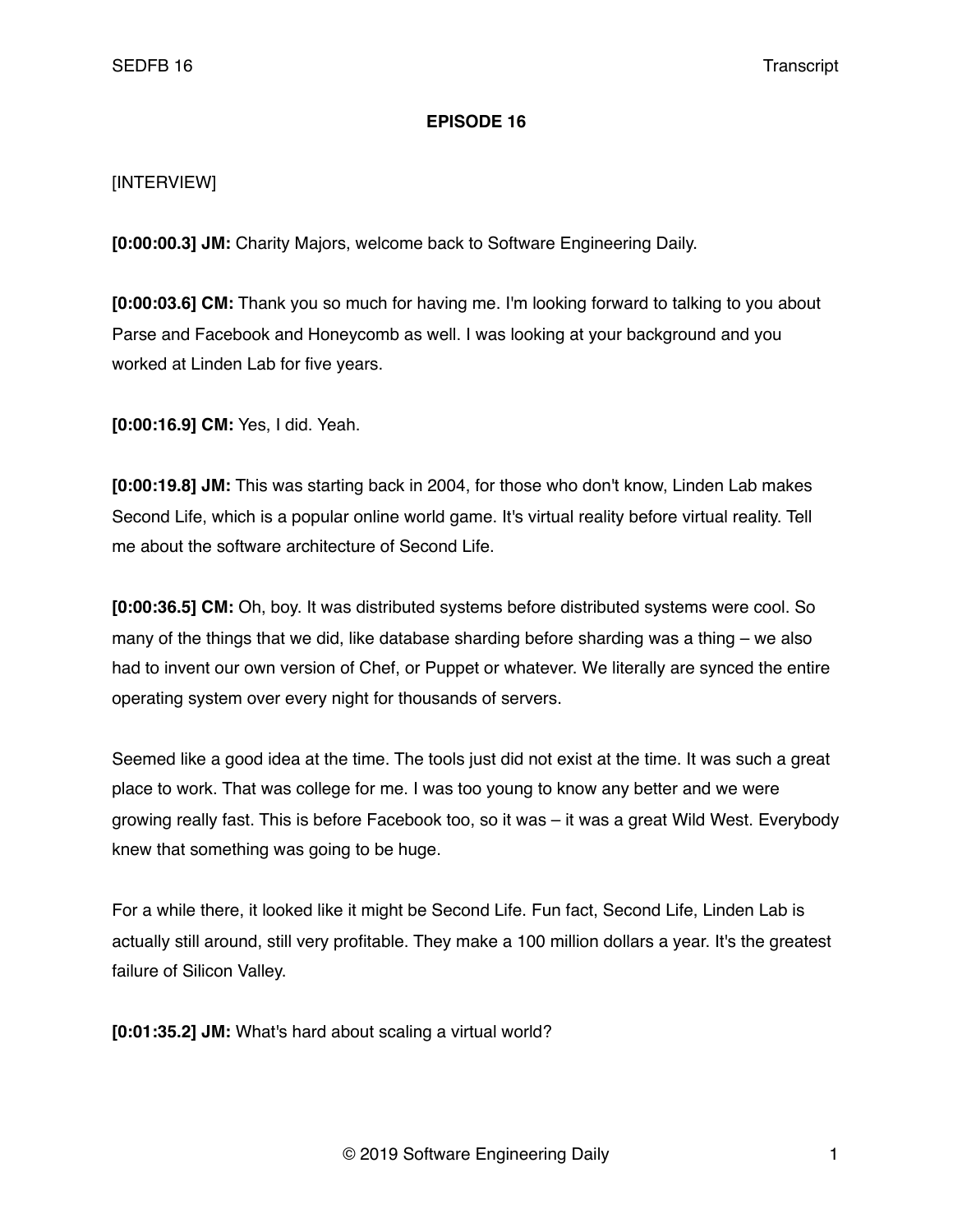**[0:01:39.9] CM:** What's hard. What was hard then was that we had – it was like, we were on a desert island. We had to build our own forks and spoons out of – things didn't exist. Right now, there are so many components, you have your pick of them. It's like, well I want this library. I want this automation framework. I want this stuff. Back then, we were really pulling ourselves up by our bootstraps.

Beyond that, what's hard about scaling a virtual world is the users. The fact that everybody's so emotionally connected to – and they make up these conspiracy theories about how the Linden's are trying to manipulate for their personal gain, or because they have this very conspiratorial worldview. People care, they get invested and you hate to break their hearts.

**[0:02:30.8] JM:** You joined in 2004. That was before the cloud became popular. A lot of your writing and your speaking in a modern sense is about modern operations with the cloud. How was operations different in the pre-cloud days?

**[0:02:50.8] CM:** Yeah, how was it different? God, I remember driving to the colo to flip the switch in the MySQL primary so many times. Virtual hands didn't exist, let alone there being an API that we could SSH in and just destroy it and bring up a new one. Those are the battle days. I don't really like to think about that. I swore an oath five, six, seven years ago that I was never going to their Colo facility again. As far as I'm concerned, Harvard does not exist. That's the level of abstraction that I'm willing to work at nowadays. It's better.

**[0:03:24.9] JM:** You worked at several other companies between Linden Lab and eventually joining Parse in 2012. We'll skip over some of your career, although I'm sure there's plenty interesting stuff in there. Tell me how you found out about Parse.

**[0:03:43.1] CM:** It's so funny. I basically have two types of jobs in my past. There's the ones that I've done for a year and a day, because I felt that sense of obligation to stick it out long enough. There's the ones where I have fallen in love, right?

With the company, with the mission. It's so funny, as an infrastructure person, I fed myself this lie for years that I didn't care about the product. That I was just an infra-nerd, that I just didn't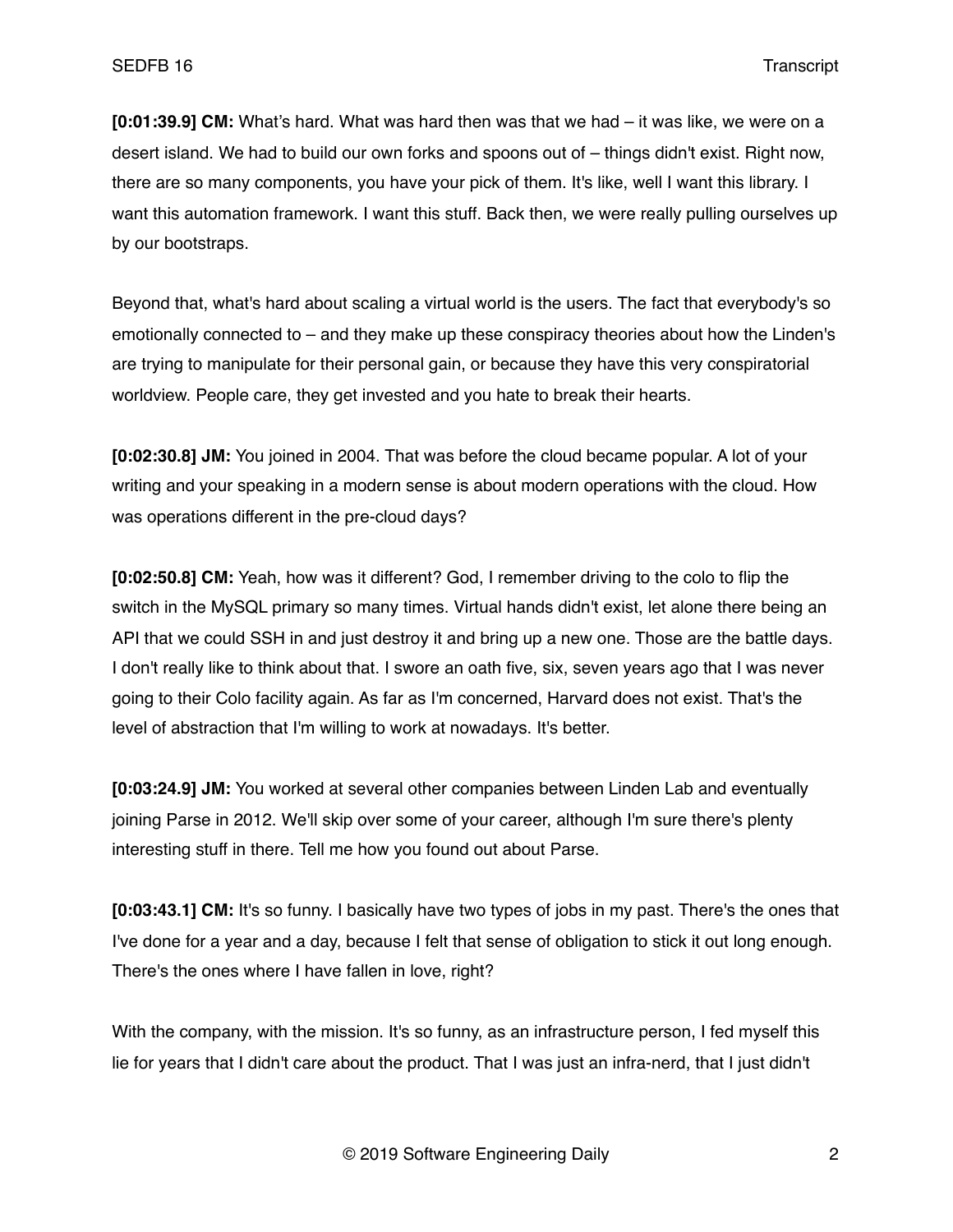care what was going on up above me. I've toiled out in the salt mines of servers and racks and databases. That was a dirty lie. I have always cared about the mission. I think that all of us do.

Nothing is so wonderful about seeing people use what you make and seeing people get excited and seeing people build their own things on top of it. I mean, the thing that I love about being an infrastructure is that you're a force amplifier, right? You're building the infrastructure for everyone else to do their creative stuff on. I guess, that's the conclusion that I came to after being at a couple of places where I genuinely didn't care about the mission, right? What brought me to Parse was funnily enough, a recruiter.

The only time in my life that this has ever worked on me, a recruiter just happened to cold e-mail me while I was sitting there, just not engaged in my work at all. I realized that I missed it. I was living the dream, some of my friends thought, because I was working an hour to a day and getting great reviews. Everybody thought I was amazing. I was bored out of my skull and I needed something interesting and challenging and hard.

This recruiter from Parse happened to e-mail me and I was like, "Platforms. I think I like platforms." I responded. I was her first infrastructure hire, actually. It was pretty beta. It was just five, six, seven software engineers in a tiny little office. That's a niche that I've enjoyed in my career is being at first or very early hire who comes in when bunch of software engineers have a crazy idea that they think might just be a real thing and then I help them grow up.

**[0:05:52.0] JM:** Tell me about the product of Parse at the time you joined and how that product was implemented.

**[0:05:58.8] CM:** Yeah. At the time I joined, it was just a few mobile APIs on top of MongoDB. I got to become a MongoDB expert real fast. MongoDB at the time was a very immature product. It had a single global lock per replica set, which for a multi-tenant system was interesting to run. Over time, it grew up into being a very robust ecosystem of basically the best way to build mobile apps. I belong with Parse. I will never forgive Facebook for killing Parse, man.

**[0:06:35.9] JM:** We'll get there.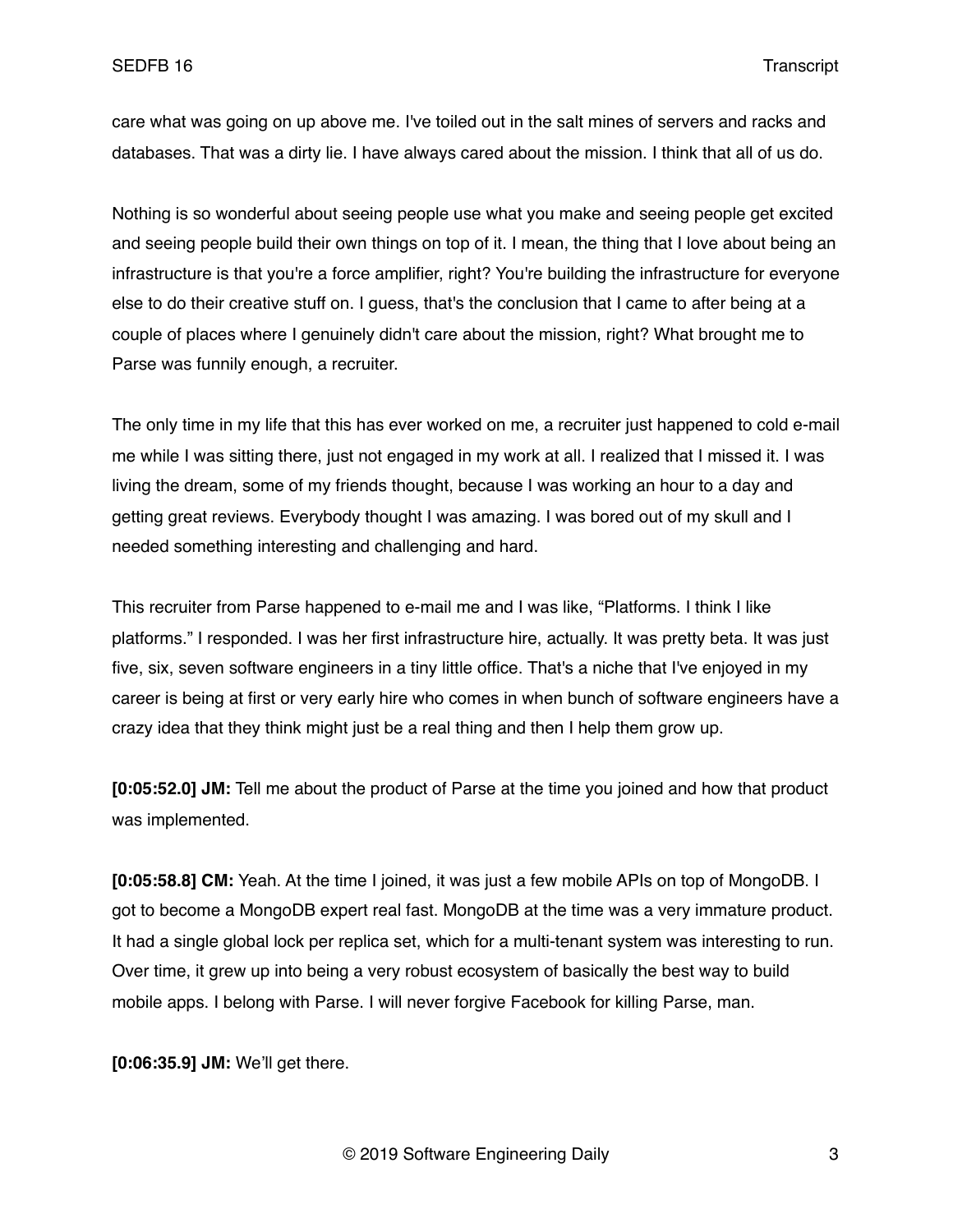**[0:06:37.5] CM:** As an app developer, you could just – with a single pasted line, you could create an app and just start focusing on what made your app different and cool and fun, without having to do all of the boilerplate, the stuff on the backend that was just the same for app after after app after app. We just took care of it. Push notification, which is a simple API. Storage is a simple API. Login is a simple API. It was groundbreaking in that way

**[0:07:05.3] JM:** Parse is a back-end as a service, a mobile back-end as a service, or is or was / both. There were several different storage systems eventually. It started off with as you said, Mongo. Over time, it had Mongo, it had Cassandra, it had Redis, it had MySQL. Why were there so many different database types? How did the data model advance?

**[0:07:31.0] CM:** Yeah. There's two different things that distinguish here. There is the databases that we needed on the back-end to make the platform work, which is MySQL was always our source of truth for customer data, like passwords, login stuff. We knew better than to trust that to Mongo. Relational database, it was boring, it was safe, right? That's where all of our – the parse data went. User data and went to Mongo, which was honestly, I don't think Parse could have been built without MongoDB, because it was so flexible.

We had great heavy apps. We had read-heavy apps. Apps are doing 3D modeling. All of these things were possible in MongoDB. I didn't require you to define a schema upfront. The schema changes alone would have made it almost impossible to build Parse on MySQL or PostgreSQL. PostgreSQL later added JSON support. At the time, it was really MongoDB or nothing.

Cassandra was the backing store for our analytics product. Your mobile analytics was like integrating tech toy with everything else. Redis was – Redis is not a database, or this is a cache, right? It was the cache that backed our entire – we ran push notifications millions a day, off of a single core on Redis. It was incredibly fast and efficient at that. Never put any data that you actually care about into Redis itself. Just don't do that. We needed all of those in the backend to make to Parse work.

Now later on, we actually implemented an open parse type strategy, where you could hook up other databases to using your – for your APPA data too. You can be backed by Heroku, you can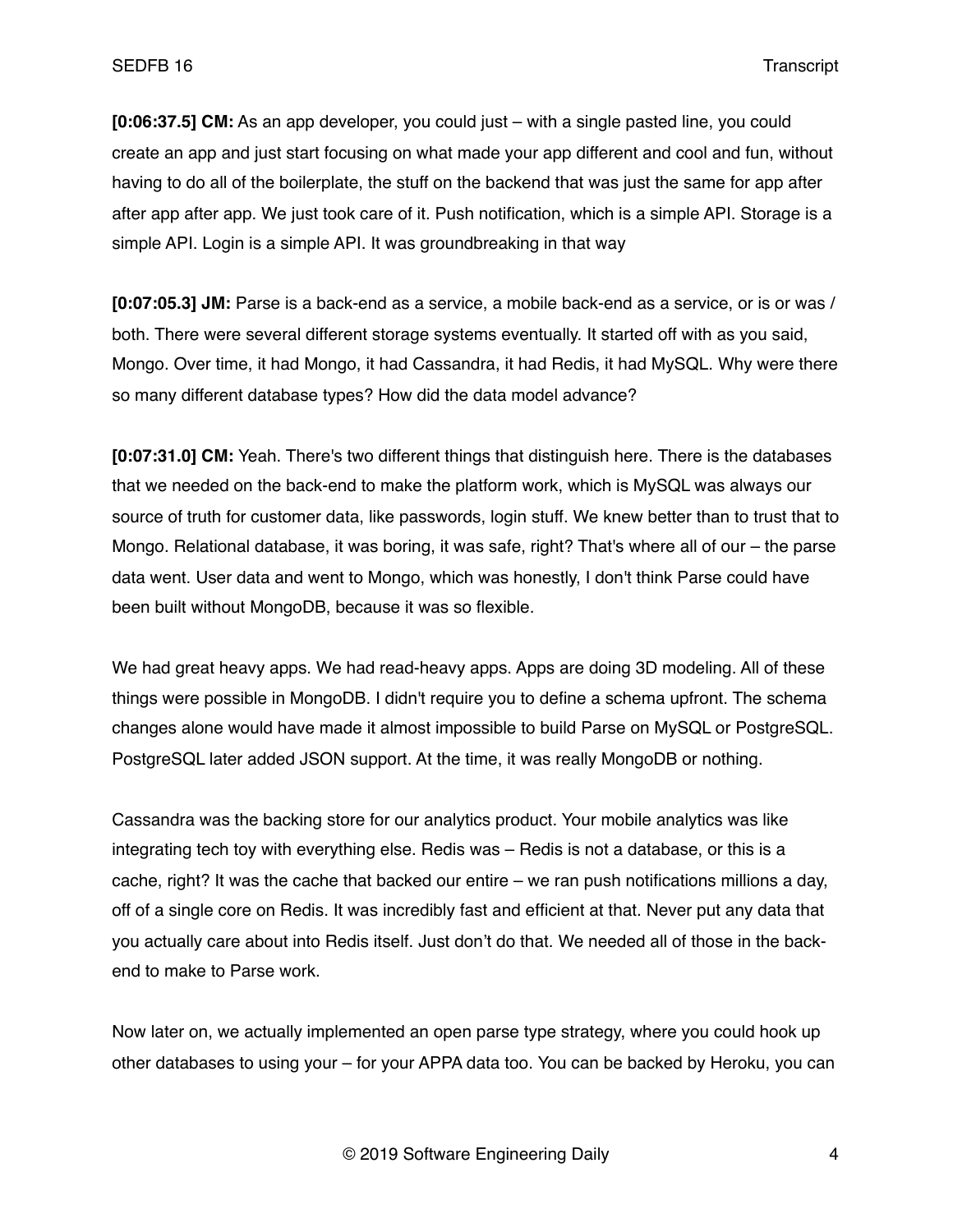be backed by PostgreSQL, you can be backed by anything. Because here's the thing about data, when you're getting started, when it's small, it's easy. Everything's easy.

If you're lucky and you're getting traction, you cross an event horizon beyond which that is not true and you will have to know your data. You'll have to know your data model. You have to know things about the query planner. You have to know things about how the data store underneath it works. There's just no way around that. This is something that we and our customers ran into like a brick wall around two years after I joined, because we suddenly had all these big customers who had gotten started really easily.

Now they got big enough that they need to understand things about their data model that we didn't surface. We were on the phone with them explaining to them what made for an efficient query and how that translated into our SDKs, which is not the situation you want to be in ever.

**[0:10:11.3] JM:** Parse grew very quickly. Being in a startup like Parse sounds both nervewracking and exhilarating. It's the thing, you catch lightning in a bottle only so many times in a career, if ever. Do you have any particular memories of the adrenaline during that period of time that – particular memories of outages, or difficult problems, or milestones. Things that got your adrenaline going?

**[0:10:45.6] CM:** Oh, so many. Back then, it was me. I was on call for about five years straight, four years straight. I had hired a couple people. At the time, we were not making software engineers be on call for reasons that are no longer true. It was just us and ops, right? Ops was such a key pillar of Parse. We were outsourced ops for a million mobile apps. I have so many memories of getting woken up, tending overnight, rebuild index builds.

I love fire Friday. I'm not ashamed to admit it. I have always gotten this serious high off that shit, and it was really fun. However, it did start to wear on one. There came a point when I was realizing that. Parse was built in Ruby, right? We had a pool of Ruby apps all talking to MongodDB back-ends. The number of MongoDB database has started to balloon. Now you had a single pool of Ruby apps all talking to say, 20 databases.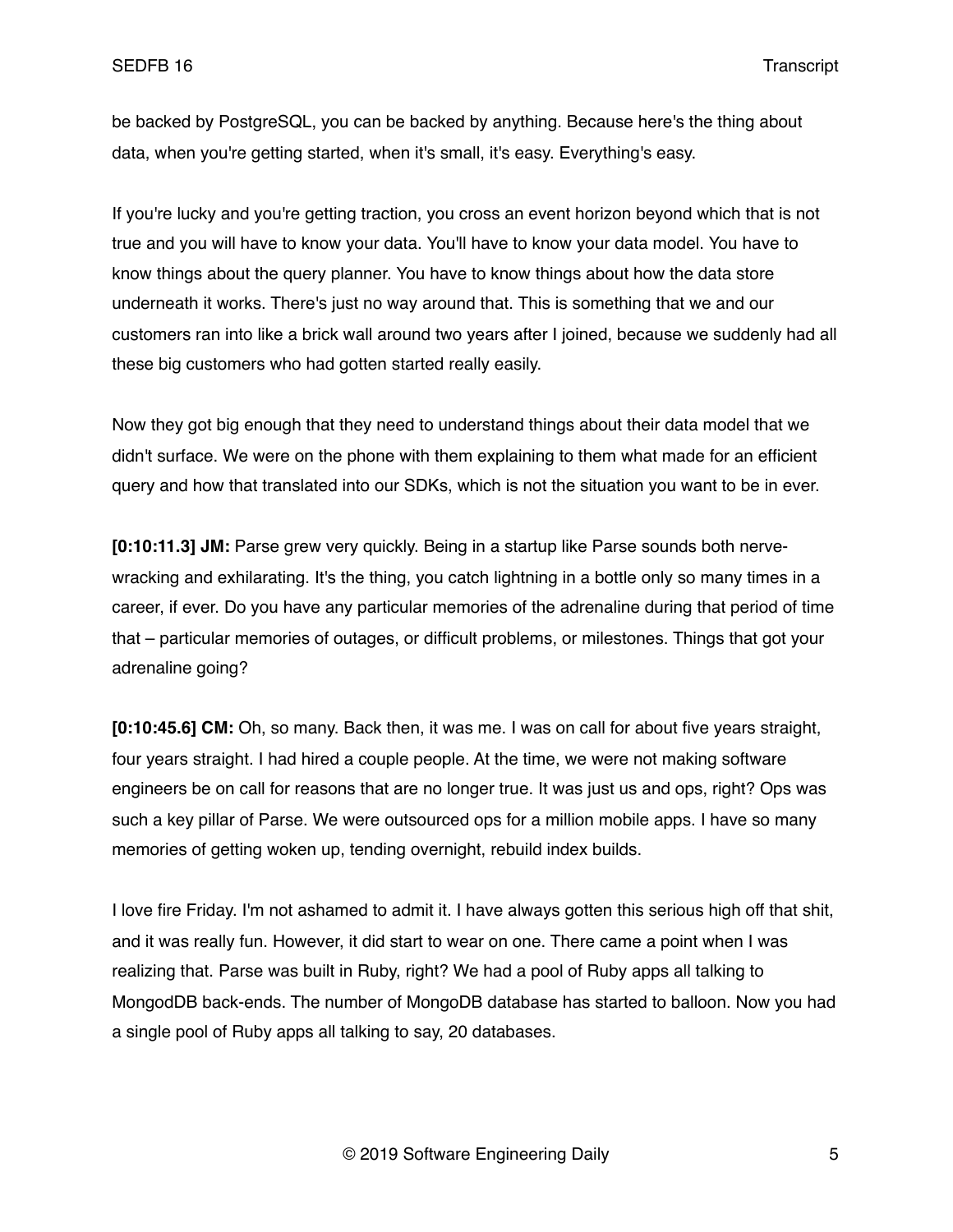Now the Ruby on Rails model is such that if a thread is being held open to a back-end that's not responding, it just hangs and there's no real way to interrupt it without doing some seriously hacky garbage, which all which we did. The teal of the art is that when any one of these data storage sources got slow, the entire unicorn pool would fill up within seconds before anyone could react. All of parse would go down for everyone on all of the shards.

This was exciting and fun the first couple times it happened. When it got to a point that it was happening a few times a day and there was nothing – we couldn't react fast enough, we couldn't catch it fast enough, we couldn't kill those fuckers, we couldn't – so we'd have to go and manually blacklist of replicas set, or figure out which app it was and blacklist that, and rinse and repeat hour after hour, day after day. That got old real fast. That's when we started to grapple with the fact that this was one of those rare cases where a real, actual rewrite was called for.

We could have rewritten in JRuby, which would have meant rewriting all the gens, none of the [inaudible 0:13:11.0]. We ended up rewriting it in Go. This was the right solution. It took as you can predict, longer than we thought it would. It was harder than we thought it would be, but ultimately, yield a – an app here that was written in the like with threads. The threads could just timeout and we could bring up as many back-ends as we needed, etc. I don't know if you want to get into that little saga, but yes. Adrenalin, absolutely. It is a magical time to be in a startup.

I will point out that it was rocket ship growth for free apps. This is a lesson that Christine and I, my co-founder took to heart. We took three years to introduce a free tier to Honeycomb, because we saw how much blood, sweat and toil went into apps and we're effectively disposable and nobody was – free users are the worst users. They are so demanding and they do not give a shit and they're giving you nothing.

**[0:14:16.6] JM:** That's true. This is actually something I heard Ilya discuss on another podcast, where he was talking about some of the lessons from Parse. I think one of them was that well, if you are one of these systems with the free tier, the way that your business model works is often, you have a very small percentage of users, like we're talking 1% to 5% maybe who are paying customers.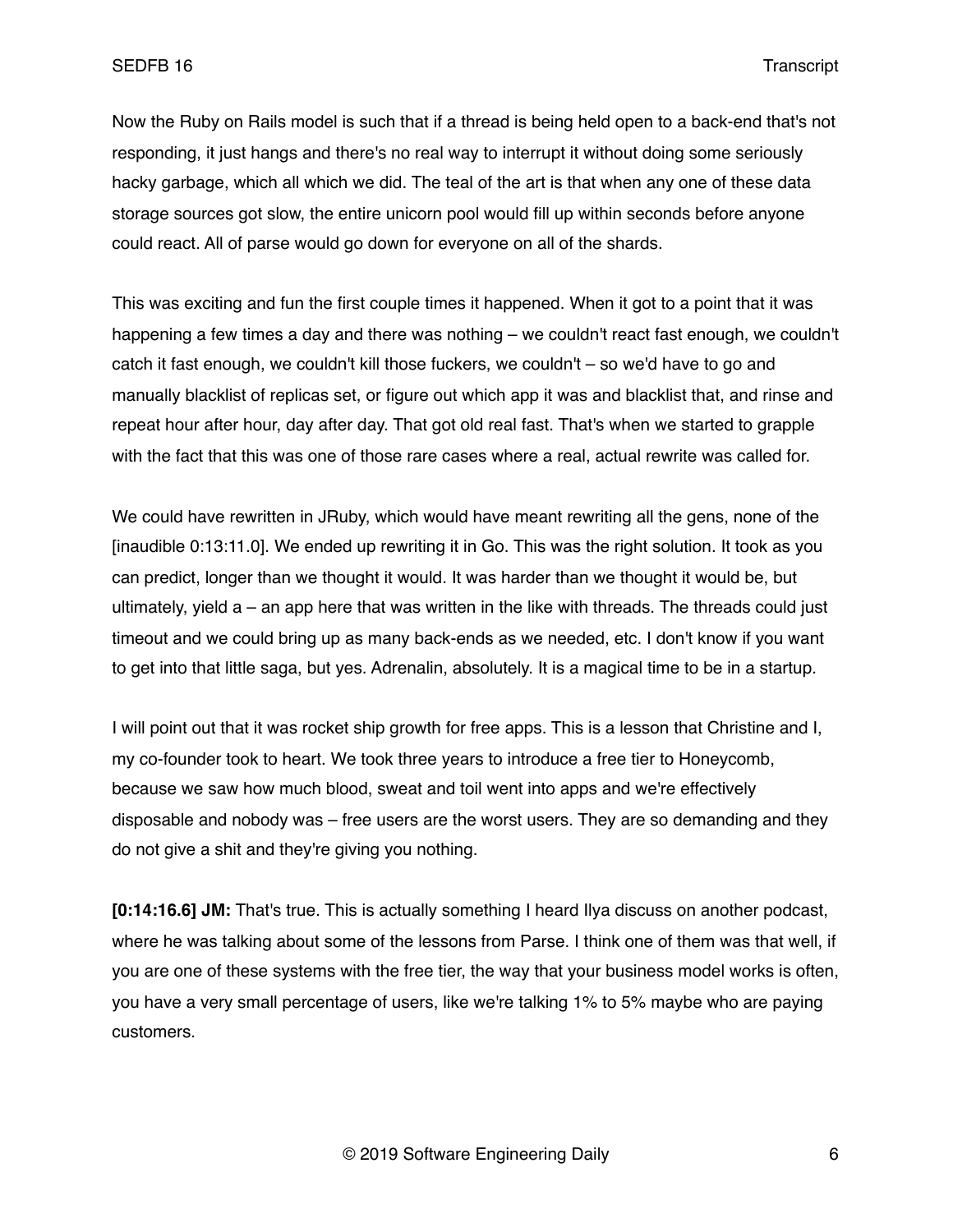If you think about Heroku, of course. Most of the people are on hobby dinos. They're doing everything they can to keep it free. They're setting up scripts to ping their server just to keep it alive. It's like, they'd rather pay for AWS lambda than for paying for –

**[0:15:00.1] CM:** It makes no sense. People get attached to free and it makes no sense. They do crazy things.

**[0:15:07.2] JM:** That's actually a really good point, because once you start with free, it's like, I don't know. There's some loss aversion, or something like that.

**[0:15:15.2] CM:** Yeah. People feel entitled to it.

**[0:15:18.0] JM:** Right. Yeah. Anyway, so we can maybe get into a business model lessons, or something later on. Let's continue down this storyline. Eventually, Parse was acquired by Facebook. My understanding of the process is that there were different people who are interested, it was a very desirable acquisition. What are your memories of the acquisition process? Was that totally shielded from you, or was it in your purview?

**[0:15:50.6] CM:** Yeah. We did not know anything. This is a thing that was reflecting on it. Christine and I have chosen very different model of transparency. We had no idea that they were fundraising, or that they were and talks for acquisitions or anything. I was at a conference giving a talk and we got called back for an all-hands. We had never had an all-hands before, so that was a little weird. We had this all-hands and announced that we've got bought by Facebook. A few people cried. The entire room just stunned and shocked. Just like, "Oh." Nobody was happy that I can recall.

## **[0:16:29.8] JM:** Really?

**[0:16:30.7] CM:** Yeah. No. Maybe one or two people. I don't know. We just moved into this great office and we were all – we were all so stoked to be working for parse. We believed in our mission, right? We hadn't really been prepared for this. None of us wanted to be commuting down to the South Bay every day and we were very dubious about what our overlords would do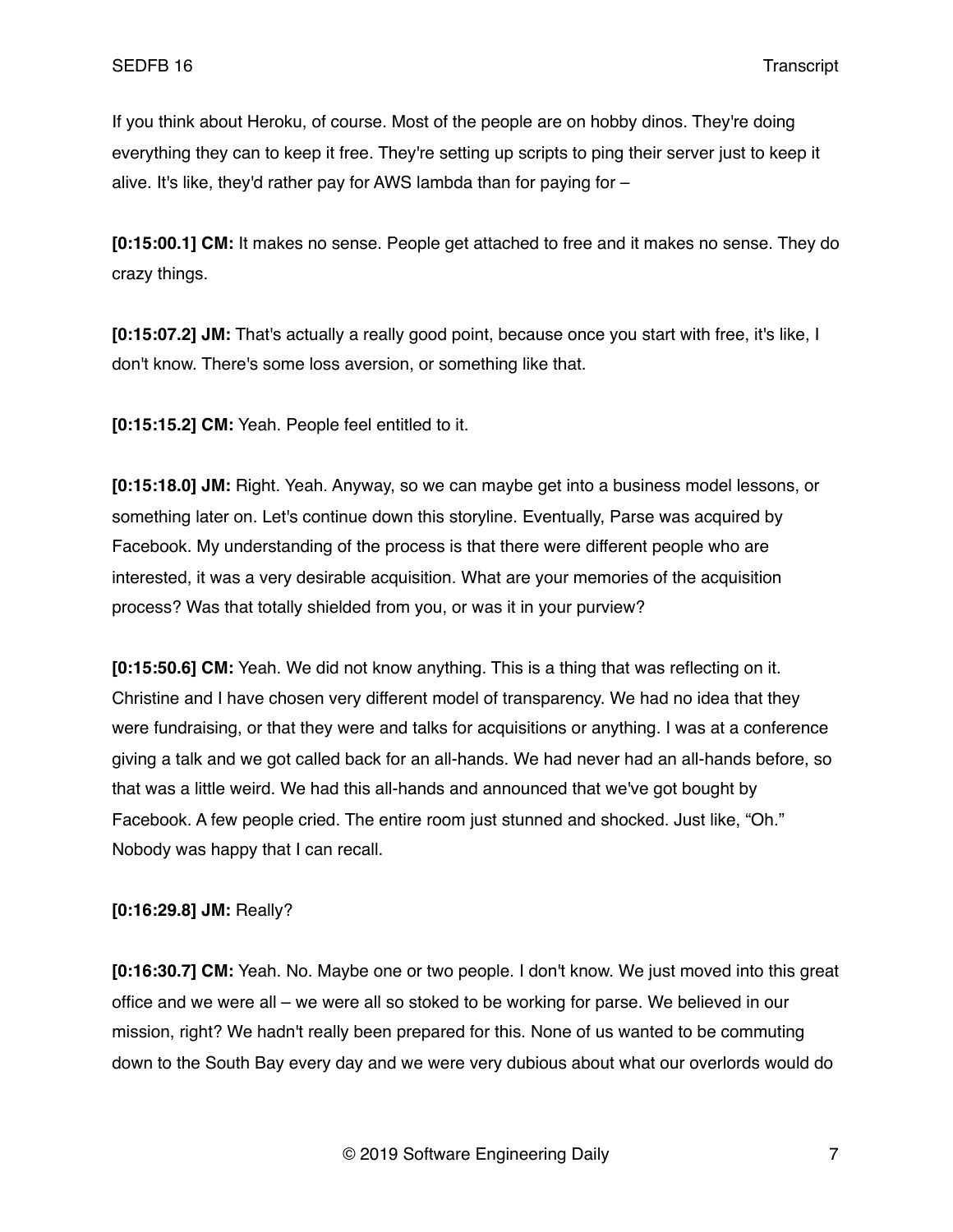to the product to the team, all which was completely warranted in more. They gave us our payouts and most of us decided to stick around for a little while to see how it went.

I ended up sticking around for a pretty long time. Bought my house, so I can't exactly complain. It's real first-world problems here. No, we were not stoked as a team. No. Now, Christine and I, we are transparent with our team about this, because the worst part was the shock, that we just had no idea that this might be in the cards. The worst part was just showing up, "Oh, all-hands, cool." Not even thinking this.

We tell our team when we are considering – we tell our team up to the point where we don't want it to be distracting to people, but we don't want them to feel just blown up with shock. It's their company too, right? They joined the startup, because they want to have this experience of ownership, this experience of figuring things out. We feel that they deserve to be informed of what we're doing, because of that experience, I think.

**[0:18:06.9] JM:** Although, it's not a democracy though.

**[0:18:08.9] CM:** No, of course not.

**[0:18:10.1] JM:** You're just clear about it. You're like, look, we're going to make it –

**[0:18:12.7] CM:** We're clear about it and we care about what they think and feel. I mean, we are doing our best to steer it to a good outcome for our people. That matters way more than our own personal outcomes, but it's not a democracy because you can't operate that way.

**[0:18:28.4] JM:** It's a pragmatic way of looking at things. Yeah, anyway, so did your – how did your work change after you were acquired? I know it did change.

**[0:18:41.9] CM:** Yeah, it changed a lot. Probably went and screeched to halt for a couple few months as everything got thrown up in the air and resettled. I became a manager mostly because I felt that I didn't have the ability to tap into the information that I needed without becoming a manager, which was also a pretty impactful realization for me.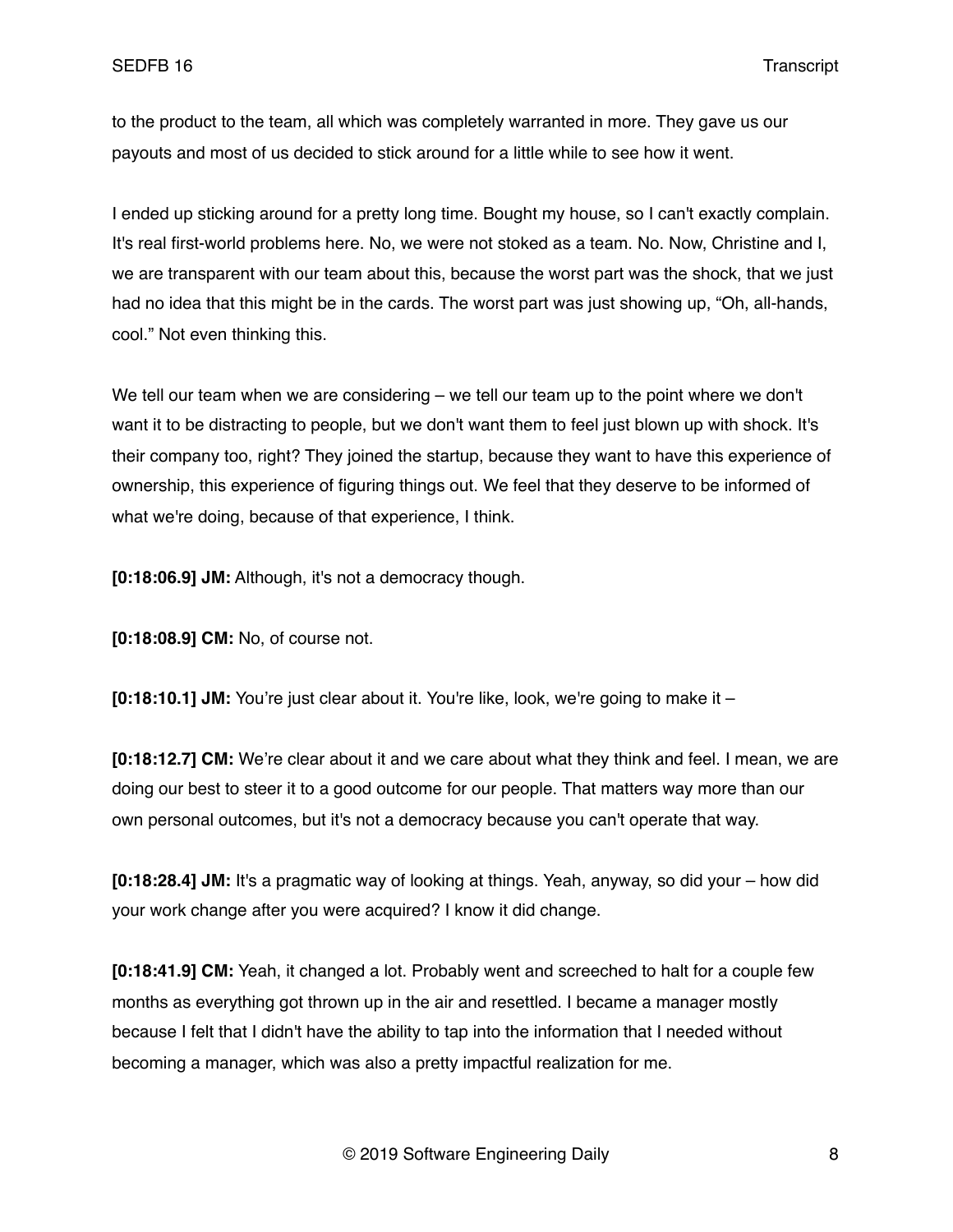I don't feel anyone should become a manager because they feel they can't get access to the information that they want, or because they feel they're not in the loop, unless they're a manager. That's a terrible reason to become a manager. It's how I felt there. I became a manager.

We suddenly have more resources. I got to stop worrying about our AWS bill. That was fun. Started commuting two, three hours a day on a good day down to the South Bay. I started working a lot less. I mean, it was just a huge culture shock. We're all startup kids. We got to work with some amazing engineers there who I still love and keep in touch with. Wasn't used to having my work questioned so much. Wasn't used to showing up in a room and just being looked up and down and had people go, "Are you technical?" I'd be like, "Fuck you. I'm here representing a technical product, a technical organization. I'm here. Just talk to me. I'm a human."

It was a real culture shock, but I'm glad that we've had the experience. I learned a lot mostly about how bureaucratic organizations run, which is a good set of lessons to have. When I was coming out of Facebook, feces were coming to me. For the first time in my life, I had a pedigree.

For the first time ever, I was not a better engineer coming out of Facebook. It was the first time I had to stamp that made people come to me and go, "Do you like a couple million dollars to do something?" Which is why I felt I had a responsibility to the universe to take it. I'm never going to have that happen again. Take it and do something.

**[0:20:51.7] JM:** Actually, no. I think you probably have that ticket for the rest of your life.

**[0:20:56.2] CM:** Well, maybe. At the time, that was my thinking was like, "This is never going to happen again. I should do this now."

**[0:21:03.7] JM:** I'm glad you've taken it. Coming back to Facebook and Parse. In our last episode together, you talked about how there was not direct synergy between Facebook and Parse. At least not in the way that Facebook and Instagram make sense. There were some synergies, like back in 2013 it was very easy to imagine Facebook becoming some infrastructure, or platform for identity, or something.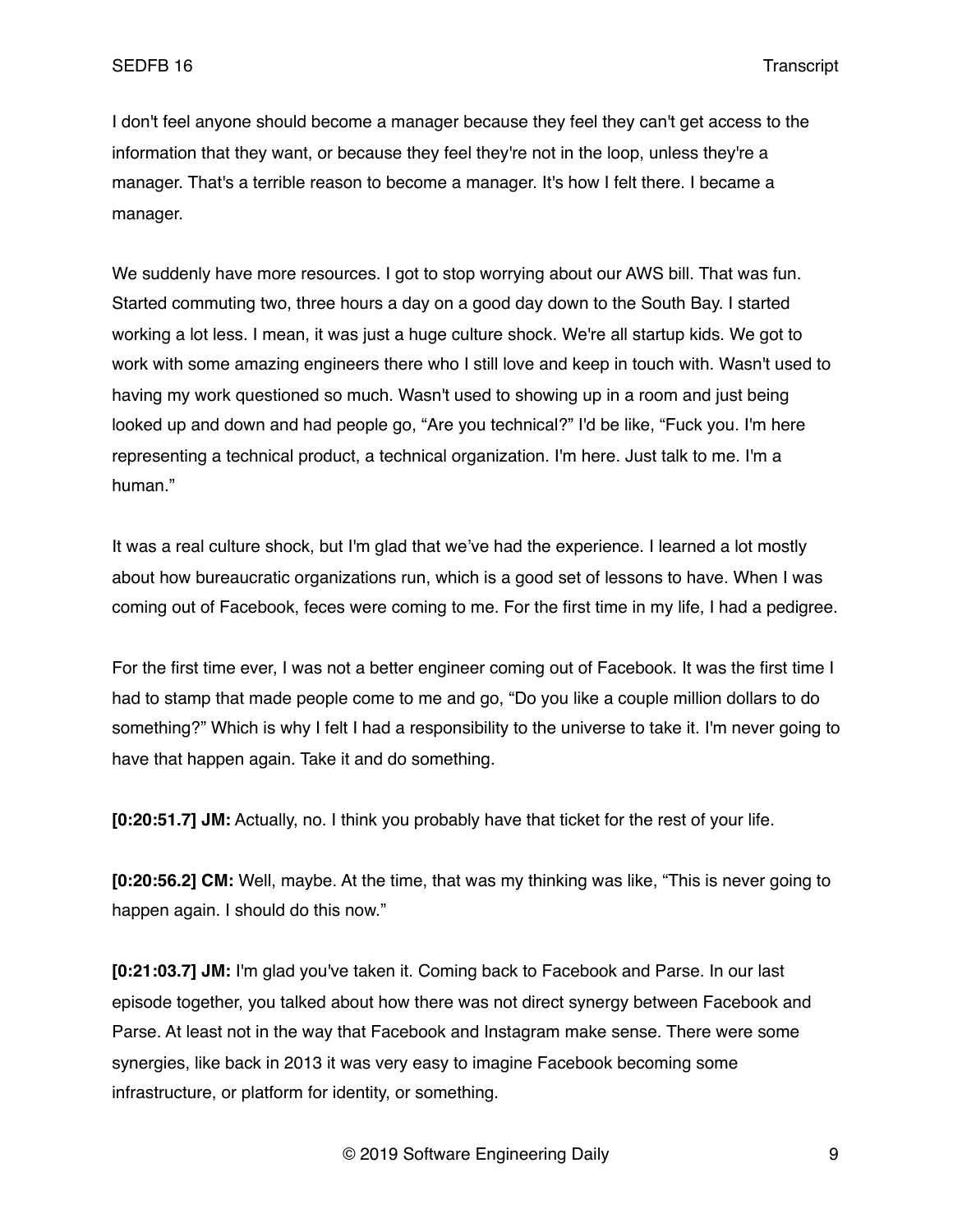**[0:21:30.5] CM:** Yeah, there are real possibilities for that. Yeah, it was just a mismanaged acquisition. There are two acquisitions that stand at my mind as models of good acquisitions, right? Facebook and Instagram and Salesforce and Heroku. I think both of those were – they're very different, but they were both done very well. Salesforce and Heroku, I think is a – Parse could have been done that way, right?

Salesforce gave Heroku a long leash for a couple of years, at least. They were out on their own. The original crew got to gracefully transition out. There wasn't this abrupt, like, well now you're shipping down to somewhere else. They have their own culture. They still do. A lot of independence.

Facebook for us, I learned afterwards and things that it was basically Zuck and our internal champ – Here's one lesson I learned; acquisitions need to have a C-level champion. Parse did not. It was like a product manager over on the platform side who championed this, who got reassigned or fired shortly after. He and Zuck cooked this up. When it was announced, the Clevels and VPS were just as shocked as anyone else. We never really had a sponsor. We bounced around internally a bunch.

**[0:22:48.0] JM:** Real quick, it's worth noting. I think this was what? It was what? 85 million dollar acquisition.

**[0:22:53.1] CM:** I know. I know. Yeah, exactly. We never really had executive sponsor. We had three different orgs within three – within a year and a half. Nobody felt vested in our success, right? That's probably why we never succeeded. Facebook platform had some huge problems that we could definitely have helped with, like ways to make developers stop hating you. Well, stop issuing non-breaking changes, right? Basically, we rolled up and they were like, "How could we make developers stop hating us?" Our API developer said that, stop making breaking changes.

They're like, "Ah, no. Well, we can't do that. What else you got?" We were just like, "Uh." They wanted to basically – just we showed up and the team, the goddess platform, who again didn't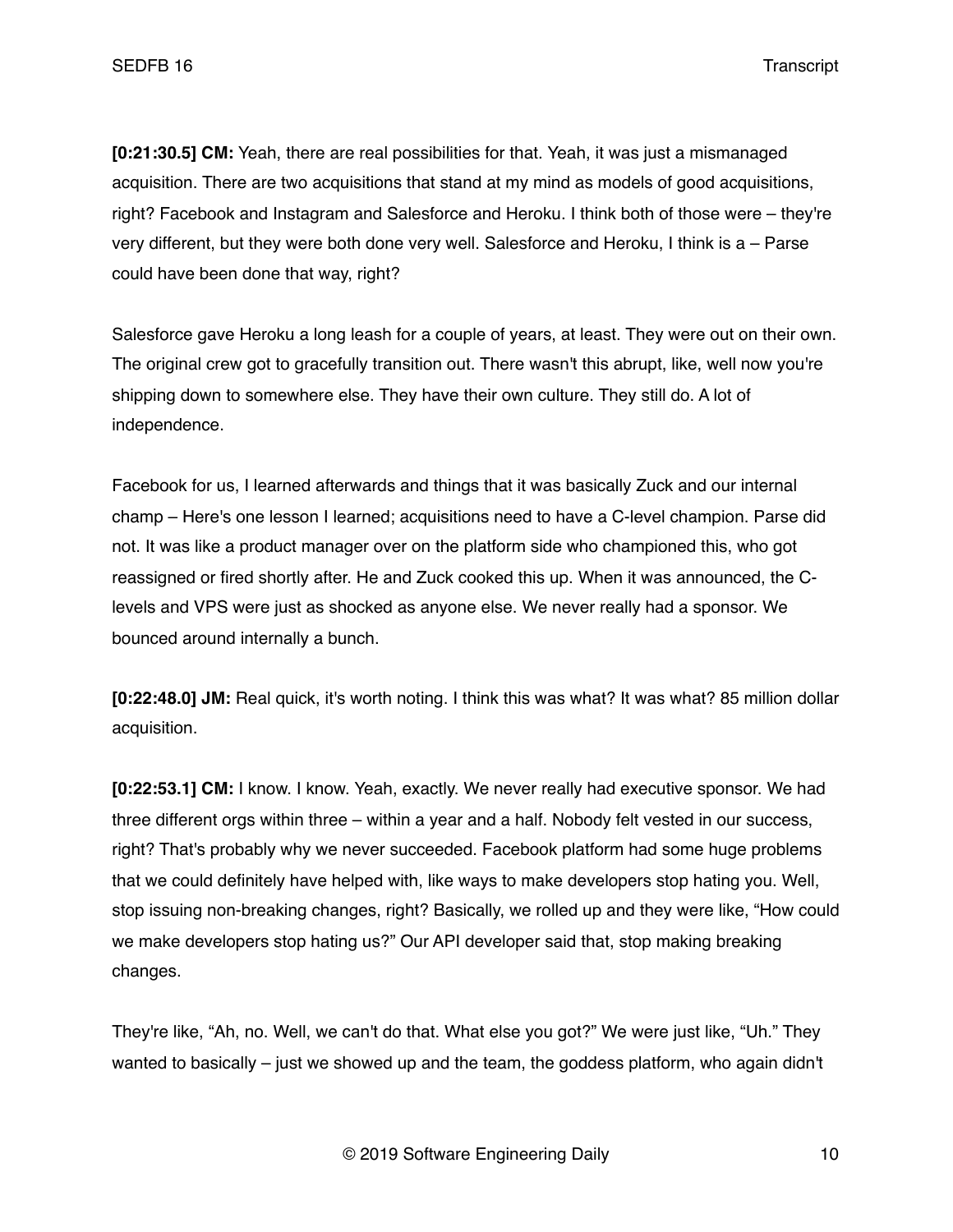really have a vision for us, just wanted to envelop us, or merge us into the Facebook platform without any idea of how that would actually work. I don't know.

A lot of this, I may be wrong in some of the details, because I'm getting this for people after the fact. I was not privy to these things that were happening at the time. This is a story that makes sense to me, because it jives with what I experienced, which was just everybody is like, "Uh, we don't know where to put you. I don't what to do with you."

Certainly, their platform did not take any suggestions from us whatsoever. It's not clear what our utility was to them after a while, which is why they moved us to a different org after a couple of quarters. It was just a collective – Facebook clearly did not have any commitment to its own platform. Once became clear that they would have to do things that conflicted in any small way with their own bottom line.

**[0:24:31.3] JM:** There are some days where I wake up, maybe I have a little too much coffee, I get a little over-caffeinated and I start a new project and I'm really excited about the project. Then by the end of the day, I'm like, "Why did I spend my whole day on this terrible project?"

**[0:24:46.3] CM:** That was like Zuck and developers.

**[0:24:49.3] JM:** Right. He had a few too many espressos. I'll spend 85 million on Parse. Why not? Seems like a good idea.

**[0:24:57.9] CM:** Sink or swim. That fun kids.

**[0:25:01.5] JM:** I mean, maybe you've already answered it to the extent that you can, but is there something that could have been done differently to make Parse a more successful acquisition?

**[0:25:13.4] CM:** Honestly, Facebook would have to be a different company, I think ultimately. There just wasn't alignment. That became more clear as time went on. I mean, there are a million choices that Facebook could have made differently that would have made it a good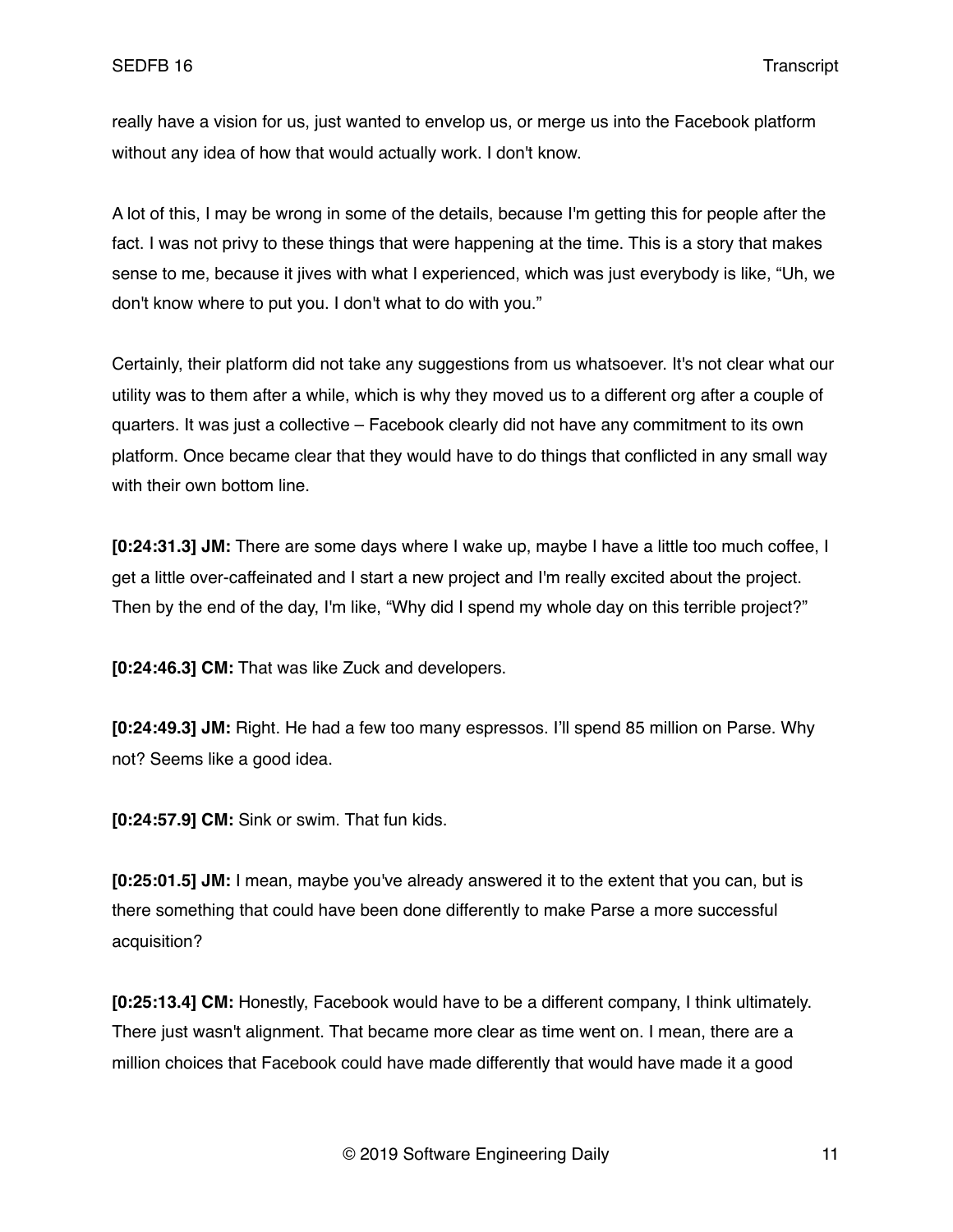acquisition, but the company that Facebook is today, Parse is never going to be successful there.

What makes me angrier is that I have heard that both AWS and Google wanted to buy it when Facebook was thinking of shutting it down. Facebook declined, it wasn't worth the paperwork to them, so they just shut it down instead of selling it. If true, that makes me furious. Furious, because it was a very valuable platform. It meant a lot to a lot of people.

It helped a lot of people get their businesses up and running fast. It really changed the way we thought about platforms as a service. We had done the work to make it compatible with open source, open platforms, all this stuff. It strikes me as the thing that they would do, honestly.

**[0:26:21.0] JM:** I mean, I thought the shutdown was protracted though. Didn't it get open sourced, or it's still maintained or something?

**[0:26:28.6] CM:** That's a period of time in which as I understand it, AWS and Google reached out and were like, "We'll take it."

**[0:26:36.6] JM:** Well, that's super perplexing though. Because I mean, there was some taking on of technical debt, right? If you are open sourcing it – It is open source at this point, right? It's open source and the original hosted service.

**[0:26:48.8] CM:** Yes and no, but it's not the original code. It's a Nodejs. The original code was in Go. It was highly performant. It was multi-tenant, but it was so customized to things about our environment. This is just a single – it's for handling a single app. It's not for handling a million apps.

**[0:27:10.6] JM:** Well, that's bizarre.

**[0:27:12.6] CM:** Yes and no. I can understand why they did it. It's also a little bizarre. Yeah.

**[0:27:21.9] JM:** Okay.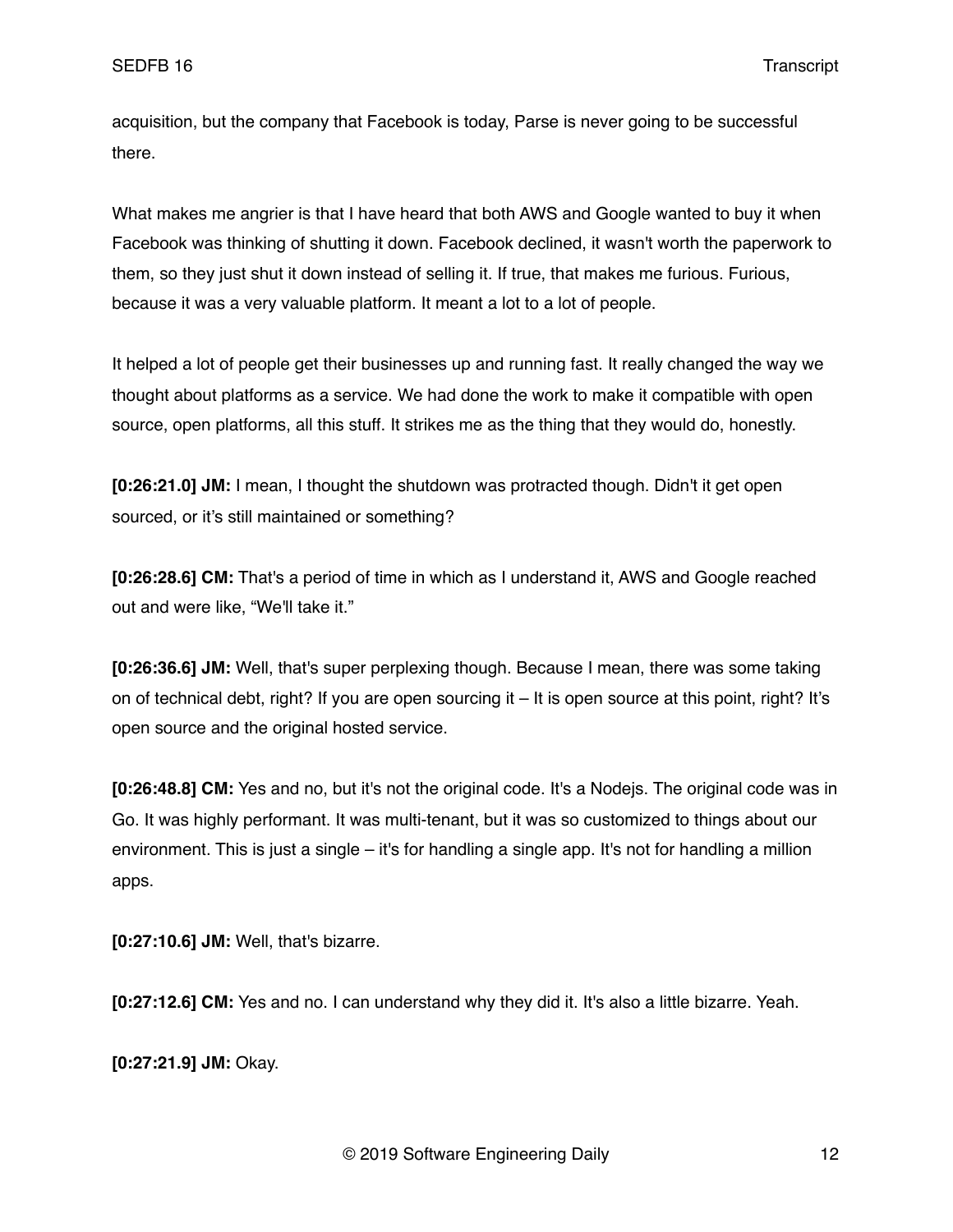**[0:27:22.7] CM:** Yeah, it's not the original code. No.

**[0:27:25.1] JM:** Weird. Yeah. Were you gone at that point? Were you gone when they –

**[0:27:29.1] CM:** Yeah, I left.

**[0:27:29.8] JM:** You left.

**[0:27:31.4] CM:** The big thing that I open parse, when it was proposed to us – and in retrospect, I think that this is when the founders, like they were not transparent with us about anything. I think that open parse was when they knew this was likely to come, open parse was their effort to bring it in for a good landing, right? So it would live on.

I remember when Kevin was telling us about open parse and I was just like, "This doesn't make sense. This doesn't make sense. What am I missing? This doesn't make sense." It drove me nuts. He kept telling me that I was crazy. No. Just spinning these fairy tales about how it would make sense. It didn't make sense.

Finally, I'm going to disagree and commit. I'll execute on this. I'm a good soldier. I take my team of people. This is the second time that I've taken them on a mission and then it's just been like the rug has been yanked out under my feet. I was tired at that point. I was just like, "You know, I'm going to take this. We're going to finish it, because parse is fucked if I leave." Then, I'm going to need to go, because I am – this is impacting my health, my sanity. This doesn't make sense and it's driving me nuts. I'm drinking too much and I can't sleep. Then they just told me to leave.

I think that he was trying to do it for my sake, but it was the worst thing you could have done, because I knew that they were all fucked at that point. There was no way that – I had all the institutional knowledge of everything. In retrospect, I realized that I was inappropriately propping up morale for the entire engineering org. They believed that I was there, so they believed things would be okay. They trusted me. I shield them from all these things. As soon as I left, everything did just crumpled. People just evaporated and left.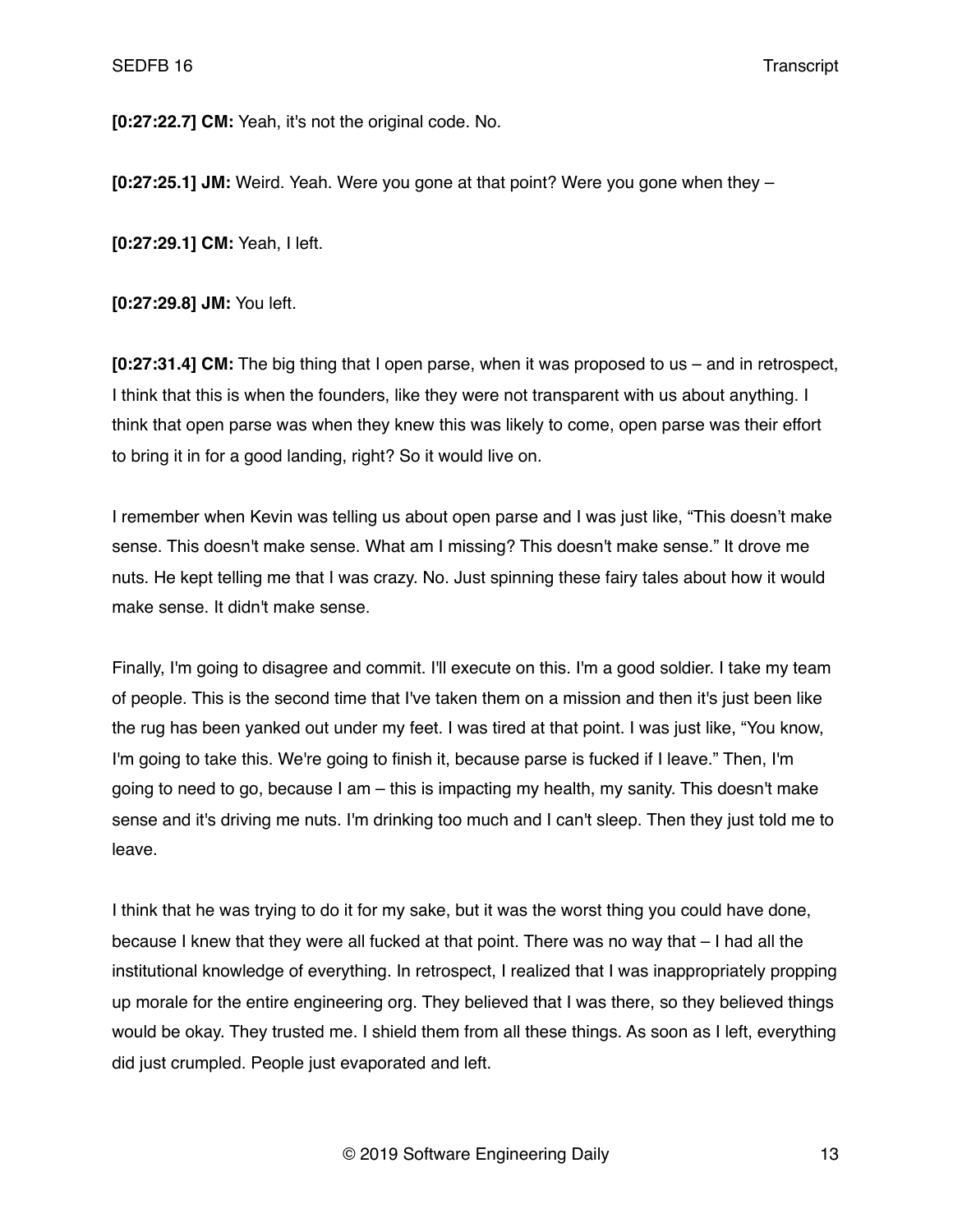In reality, I kept them there too long. Those were amazing engineers, great people. They should have been off doing something better with their lives, but because I believed in this company and stayed there too long, everyone else did too.

**[0:29:45.3] JM:** Isn't it crazy how cognitive dissonance, when a person at the top has cognitive dissonance, but there's – I mean, you were in the top at relative to the engineers. Somebody was above you. They may or may not have had some –

**[0:30:00.9] CM:** They knew. They knew or they suspected. Yeah.

**[0:30:04.3] JM:** They knew it didn't make sense.

**[0:30:06.7] CM:** They knew or suspected that Parse was getting shut down. They were in the rooms where like, they were looking for executive sponsors and all this stuff. They knew. They weren't telling me.

**[0:30:17.7] JM:** I see. They knew that Parse was going to get shut down and they were selling it to you as if, "We're going to do open parse. It's a next phase of the parse life story."

**[0:30:28.9] CM:** Yes. I was like, "This makes no sense." I wasn't cynical enough at that point to read between the lines. Yeah.

**[0:30:39.8] JM:** That's brutal. Yeah. Because the cognitive dissonance thing, it grinds at you and then you're experiencing it and then you're like, "It doesn't make sense, but they're selling me this story, like it fits together."

**[0:30:54.5] CM:** I trusted them and we've been doing this together for so long and I could make myself believe it, if I squint.

**[0:31:00.8] JM:** Right. Then there's something in your soul that then it just starts to emerge and drinking too much and not getting sleep. It probably rubs off on the engineers beneath you, which is what's terrible. It's wow, brutal.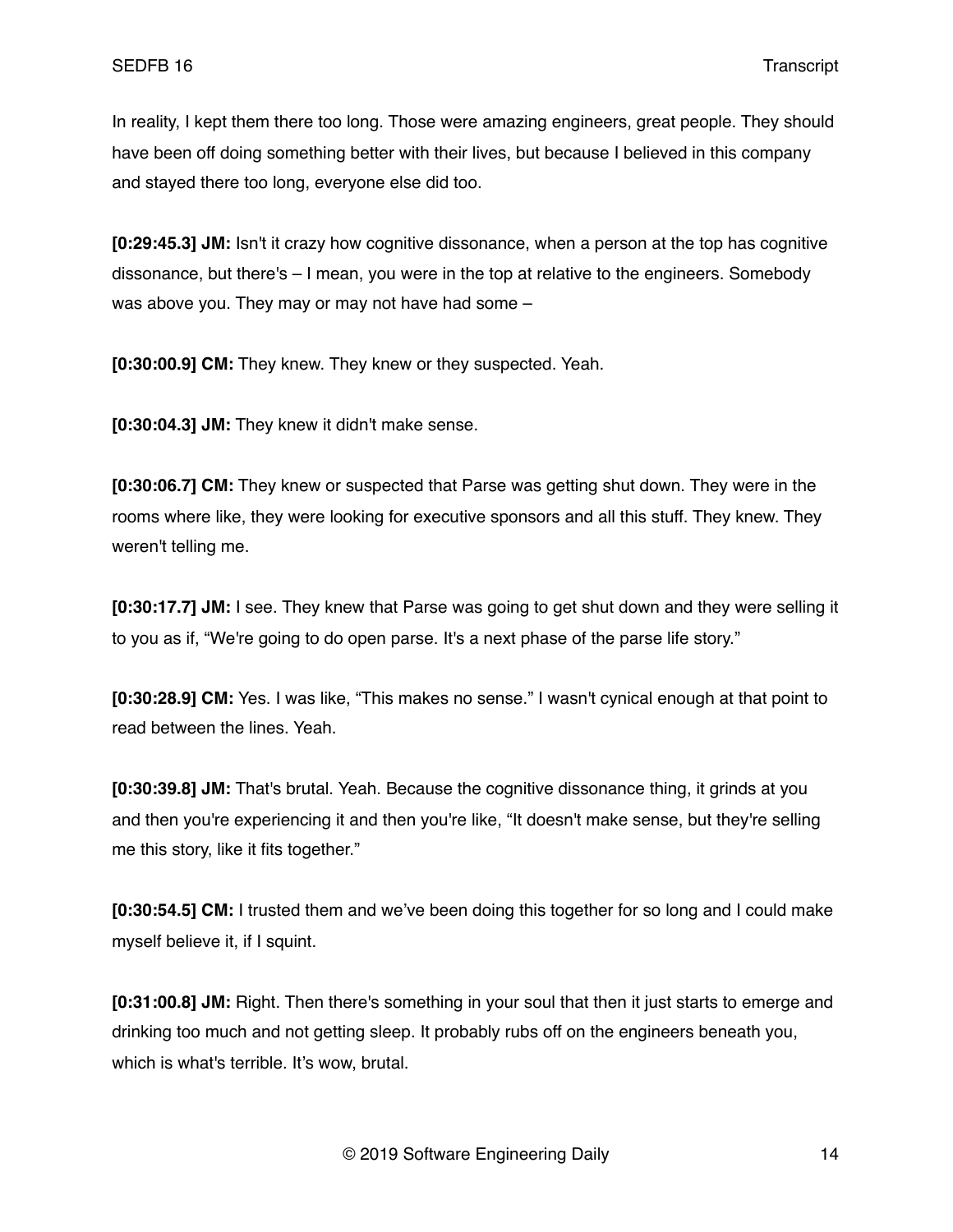**[0:31:13.5] CM:** It is. I don't know. I do think that some people are better equipped than other people to enjoy the –

**[0:31:19.6] JM:** Compartmentalize.

**[0:31:20.0] CM:** - lessons in front of them. Compartmentalize. To not have to understand why. If it's a great project, fun team and you're just enjoying your life, not everyone is cursed with the need to know why all the time. Unfortunately, I am. Yes. I don't know.

**[0:31:43.5] JM:** Weird.

**[0:31:43.8] CM:** Yeah, it was brutal. It was brutal. Took me a long time to recover from that.

**[0:31:47.3] JM:** I still don't quite understand. There's somebody above you. They're literally saying – they knew Parse was going to get shut down.

**[0:31:53.8] CM:** Well, they suspected. What I think is that they suspected. They're in these rooms where people are discussing the future of Parse and they're seeing that there's not a lot of support, or reason. They're doing their best, right? They're all doing their best. They're doing their best to try and split the pie, or chart the best possible course for the people, the product and the team. They just don't really believe that transparency is the way to do that.

**[0:32:25.3] JM:** Interesting. It's funny, because that's the second note on transparency in the conversation. Well, I guess it does make sense, because – so if they're basically in a position where they're like, "Okay, this thing is going to get shut down."

**[0:32:41.5] CM:** Maybe not, right? Maybe there won't be a Hail Mary. You don't want to just tell the team and –

**[0:32:45.4] JM:** Right.

**[0:32:47.5] CM:** I can see that from their perspective. It's not the choice I would make, but I can see it.

© 2019 Software Engineering Daily 15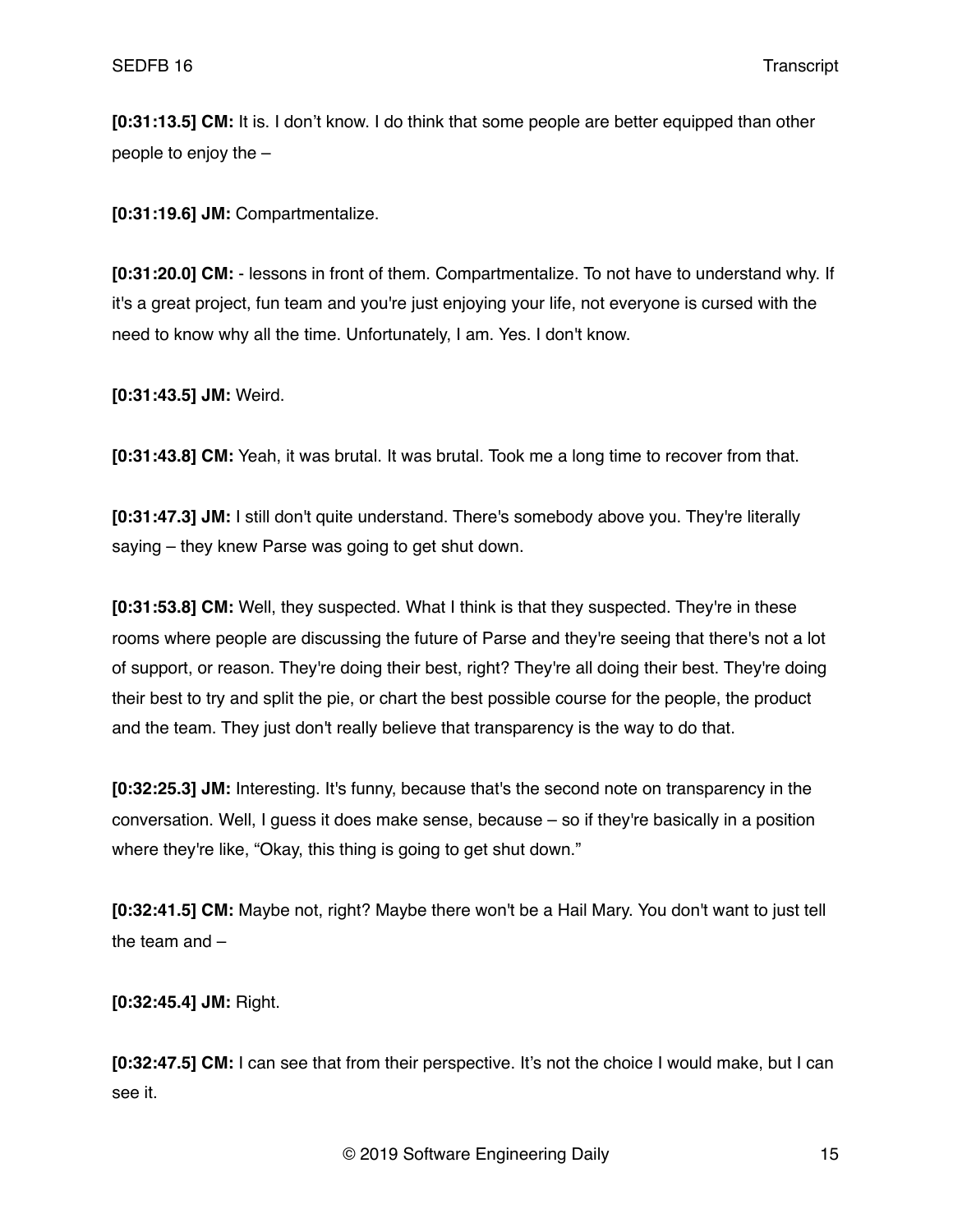**[0:32:53.2] JM:** You see, that makes it how about. Seeing from their perspective and I'm going to do an interview with Ilya, so maybe we can shed more light on this.

**[0:33:01.3] CM:** Oh, boy.

**[0:33:04.7] JM:** Maybe I shouldn't have told you that.

**[0:33:06.2] CM:** It's fine.

**[0:33:07.9] JM:** If you think about it from their perspective, okay, this thing is going to get shut down. We can't tell –

**[0:33:13.9] CM:** Probably.

**[0:33:14.6] JM:** Probably. We can't tell the engineers it's going to get shut down. If maybe there's a vision for making it an open thing and that will make the engineers less spiteful when we finally tell them this thing is going to be shut down, but thankfully we've been working on the escape hatch, the open source escape hatch for the last three months, aren't you relieved that I had you work on that open source escape hatch?

**[0:33:40.2] CM:** Yeah. I don't think that they expected anyone to be pleased. I just think that – it's like, "What are you going to do? You've got a team. You got to tell them something to do. You don't want to –" I'm sure they feel if they tell one person is going to get out and everyone's going to know or something, they saw us all as being – the very founders versus everyone else. There weren't other levels of privileged information.

Until it's a 100% for sure, you're always hoping that it's not going to go that way. Maybe you've seen near-misses in the past and you're hoping this will be one too. I can totally see it from their perspective. They're good people and they were doing the best for us. I can't really  $-$  it was just hard.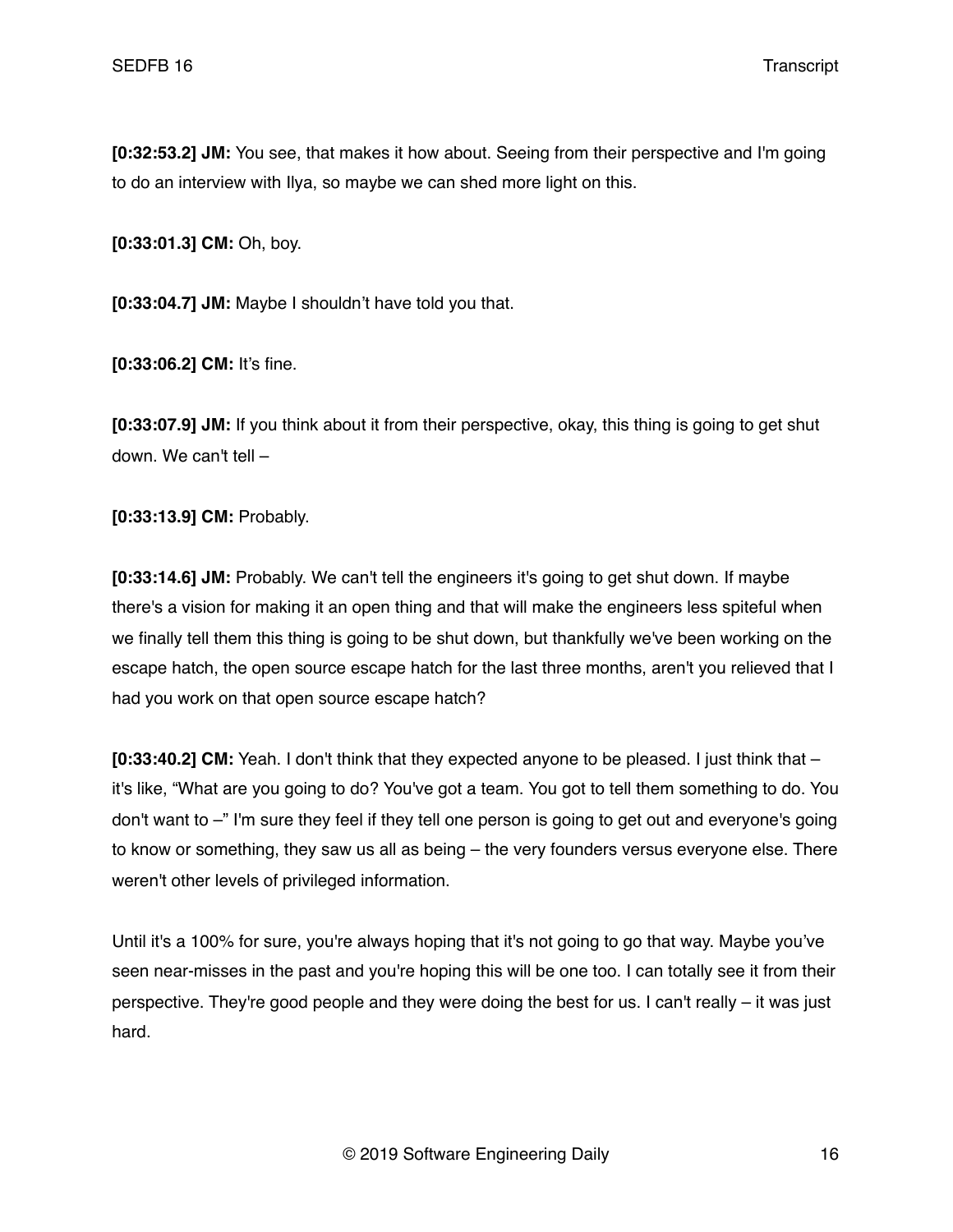**[0:34:29.9] JM:** We've been doing this series on Facebook engineering. We've told a bunch of stories about how Facebook engineering is different from a lot of other companies. Most of the stories, the engineer who I'm interviewing is a great fit at Facebook and they're able to do some of their best work. They're really happy with the things that they've done at Facebook. It seems like you were less of a good cultural fit. You were not comfortable. You were not totally happy or gratified. I'm sure, a lot of that had to do with the commute, by the way.

**[0:35:06.2] CM:** Yeah. Not a great start to the day.

**[0:35:07.9] JM:** Not a great start to the day. Tell me your memories of the Facebook engineering culture and why was it discordant with who you are?

**[0:35:14.7] CM:** Yeah, that's a great question. In some ways, I think I got off on the wrong foot, because I was so pissed about having to be there. Would you choose into something, you just have a different attitude that when you get pushed into something for sure. There's that. Also, there is a lot of arrogance. I remember one of the first days I was there, I get called into the tech lead. I get called into the head of engineering's office. He's like – I get this feeling like I'm supposed to be super-impressed and supposed to be just wide-eyed like, "Ooh, everything's so cool." It's not and they're pissed about it. He's like, "Oh, so when are you going to get off AWS?" I'm like, "Well, we're not."

**[0:36:02.4] JM:** Oh, no.

**[0:36:04.0] CM:** He's like, "Well, of course." I'm like, "No, we're not. We have the ways of why we're not. Our data model means that we rely on this elastic storage 12 terabytes, etc. You don't have the right hardware. It would cost 20 million dollars minimum to run our databases in your infrastructure."

Down the line – the biggest reason of all is at the time, they had a perfectly flat network. We're letting developers all over the world just run random third-party and trusted code on our systems and queries on our systems. On Facebook's network, they could just call out to any Facebook other data. There are so many reasons why we're not moving off of AWS and on to Facebook's network.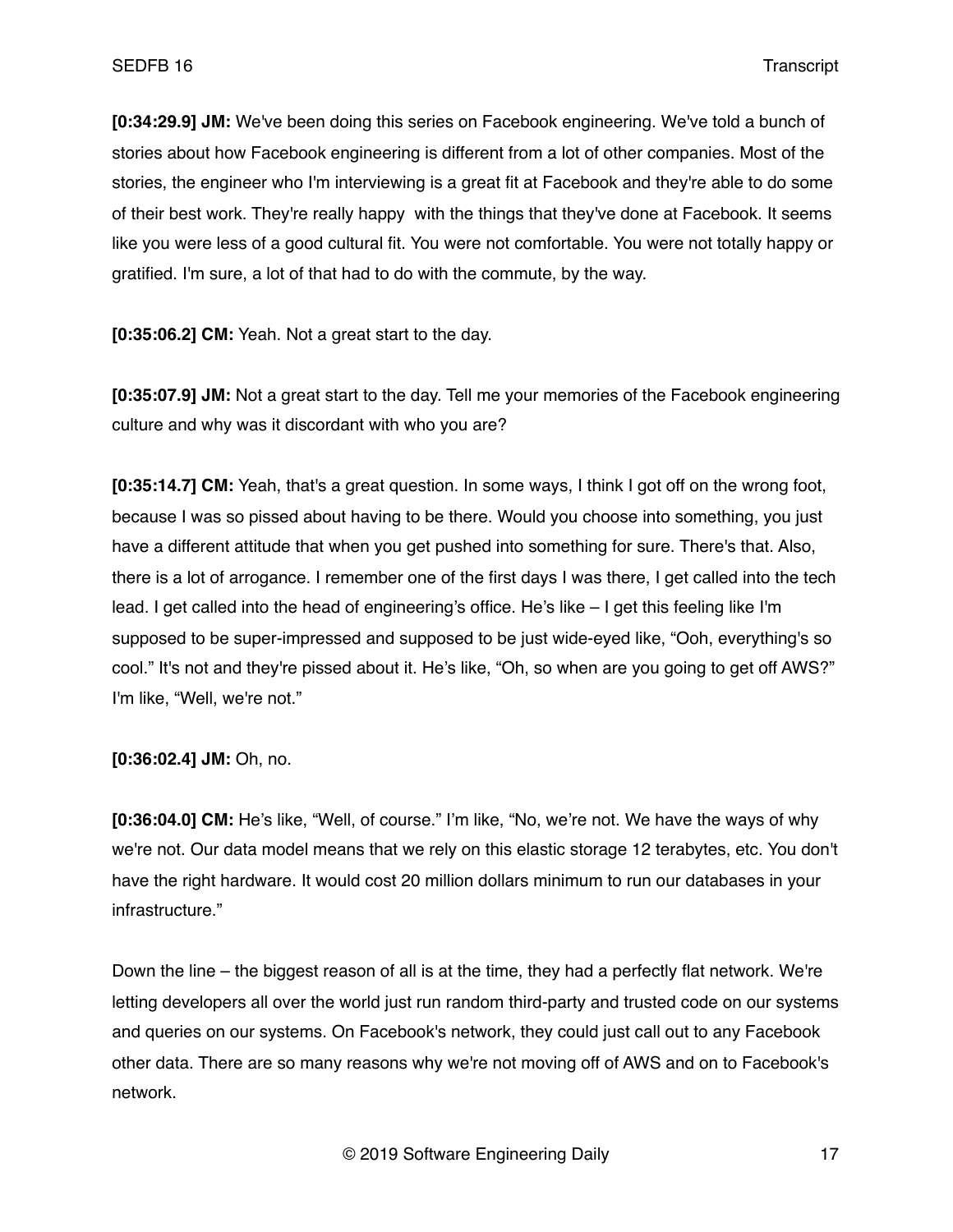He just like – he literally rolls his eyes and shrugs me. He's like, "Uh," dove in these detail. We'll solve it. We're Facebook. Literally he said, "We're Facebook. We'll fix it." I'm like, "I'm pretty sure you won't. I'm pretty sure you won't and you shouldn't and let me repeat my reasons again." I made a lot of enemies by saying this. I held out. My boss to his credit was like, "We're not going to force you to do anything you don't believe in." I held out for a solid two years of the raid force – forces of all of Facebook engineering management being angry at me for this thing.

Finally, I'm like, "You know what? I might be crazy. Maybe they're right. They are Facebook. Maybe all these concerns that I have are I'm just too provincial. I can't get my head around it. Whatever. You know what? It would be amazing if we could expose Facebook services via the Parse API. That would be super awesome. You know what? I'm onboard."

Not only that, I got my entire team stoked about this miserable multi-year project of moving an infrastructure from one to the other, right? Nobody see that fun, but I sold them on it and I carved out this –

I crafted a role for each of them, that was going to push their boundaries, to help them learn new things and set them up for great success at their next – challenge isn't everything. My team got excited. I sent out a status update that we're doing this. I sent regular, bi-weekly status updates of our project progress. We're doing everything in full site. Two months into this, I get a ping from the same director of the structure who's like, "What are you doing?" I'm like –

**[0:38:20.5] JM:** Oh, no.

**[0:38:21.8] CM:** I'm doing what you guys have been telling me to do for two years. We're moving into FB infra. Don't worry, everybody knows, the past infrastructure knows, they provisioned it. All the teams know. Everything is going great. He's like, "Well, we can't spare the resources from these other [inaudible 0:38:36.8]." I'm like, "No, no, no. It's cool. We got it covered. We're doing it ourselves. It's not going to be any burden. We've already done this shit." He just threw in – starts calling meetings. My team is getting concerned. I'm like, "Don't worry about it." These dudes have been leaning on me so hard for two years. "It's fine. Don't worry about it. Do your shit."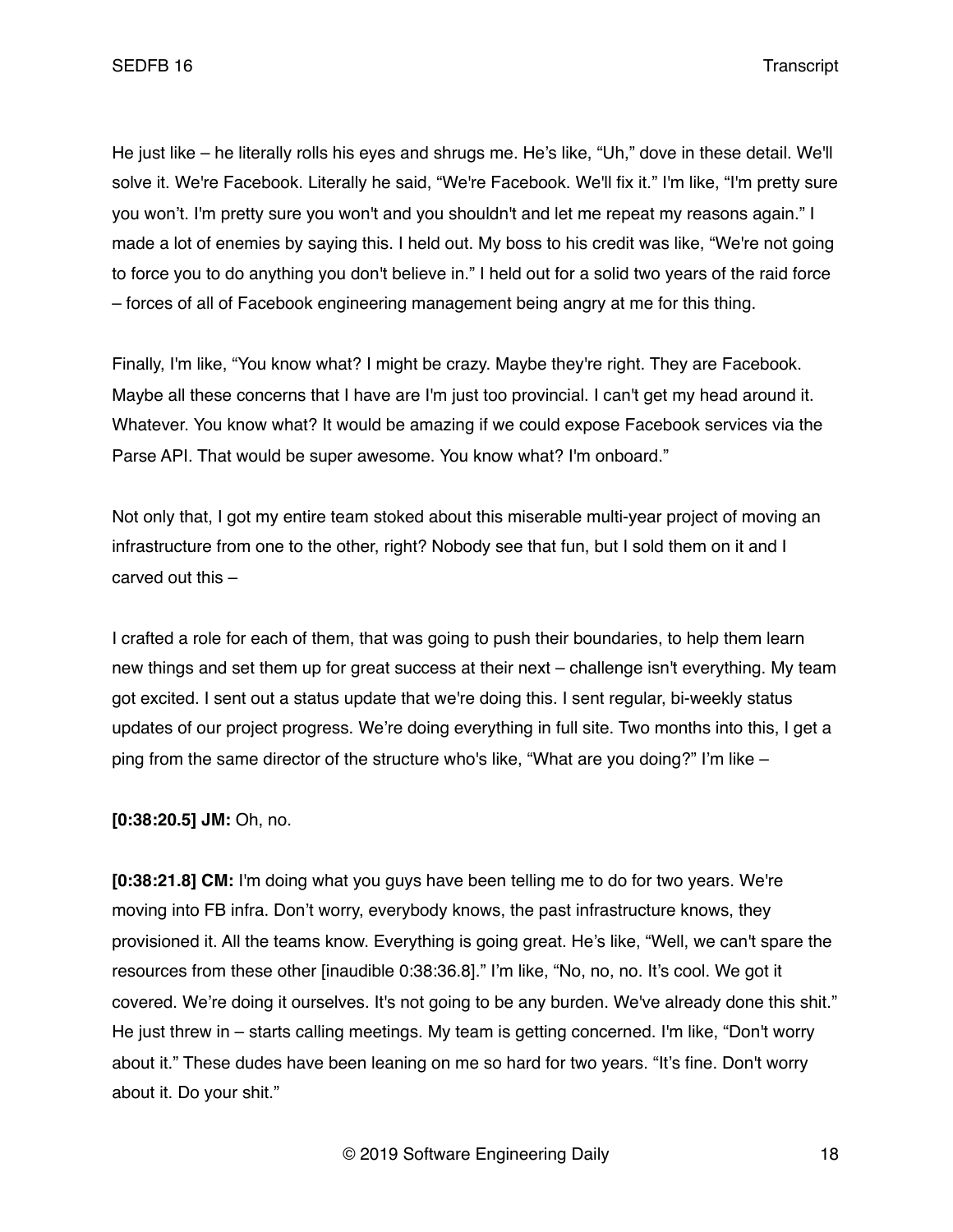Finally, my boss pulls me aside. He's like, "I'm so sorry. You don't understand what's going on here. They're not going to let you succeed, but nobody wants to be the one who pulls the plug on your project. It has to take the fall for it. They need you to do that." I'm like, "Well, I'm not going to do that." He's like, "Well, for as long as you don't do that, your team will just continue to waste their efforts on things that will never ship." I went, "Motherfucker. Okay."

I pulled the plug on it. I got a bad review that quarter for my mistakes in doing this. Imagine get good reviews for my folks, but that killed something in me. That was really what let – it wasn't actually the open parse stuff that led to my  $-$  After that, I just started to have ulcers and just  $-1$ made the best of it with my team. We printed out a mission accomplished banner and we threw a party, where we – we had a black cape and booze and shit. They were impacted, but not too demoralized. It hit me a lot.

Facebook is a very non-confrontational, very smiley, happy friendly to your face aggressively so, to the point where they won't actually tell you things straight up. You have to find out in the hallway afterwards with somebody who actually knows something. I didn't know everybody, so I just took people up at their word. I regularly had things like this happen in a lower volume. It's the thing where if you're at Facebook and if you're one of the senior engineers who's been there a long time who everyone defers to and gets out of your way and you know, I think it's a glorious place to work.

If you're a junior engineer who wants to get a well-rounded education, get from junior to senior in three years flat, their machine is optimized for that. I think that they're very good at that. For a senior engineer who comes in through the side, it's not always the best.

**[0:41:17.4] JM:** This the thing about – this is a characteristic of large corporations, the corporate – When people talk about corporate politics, this is what they're talking about. The fact that you have these people who have –

**[0:41:31.7] CM:** Would do anything.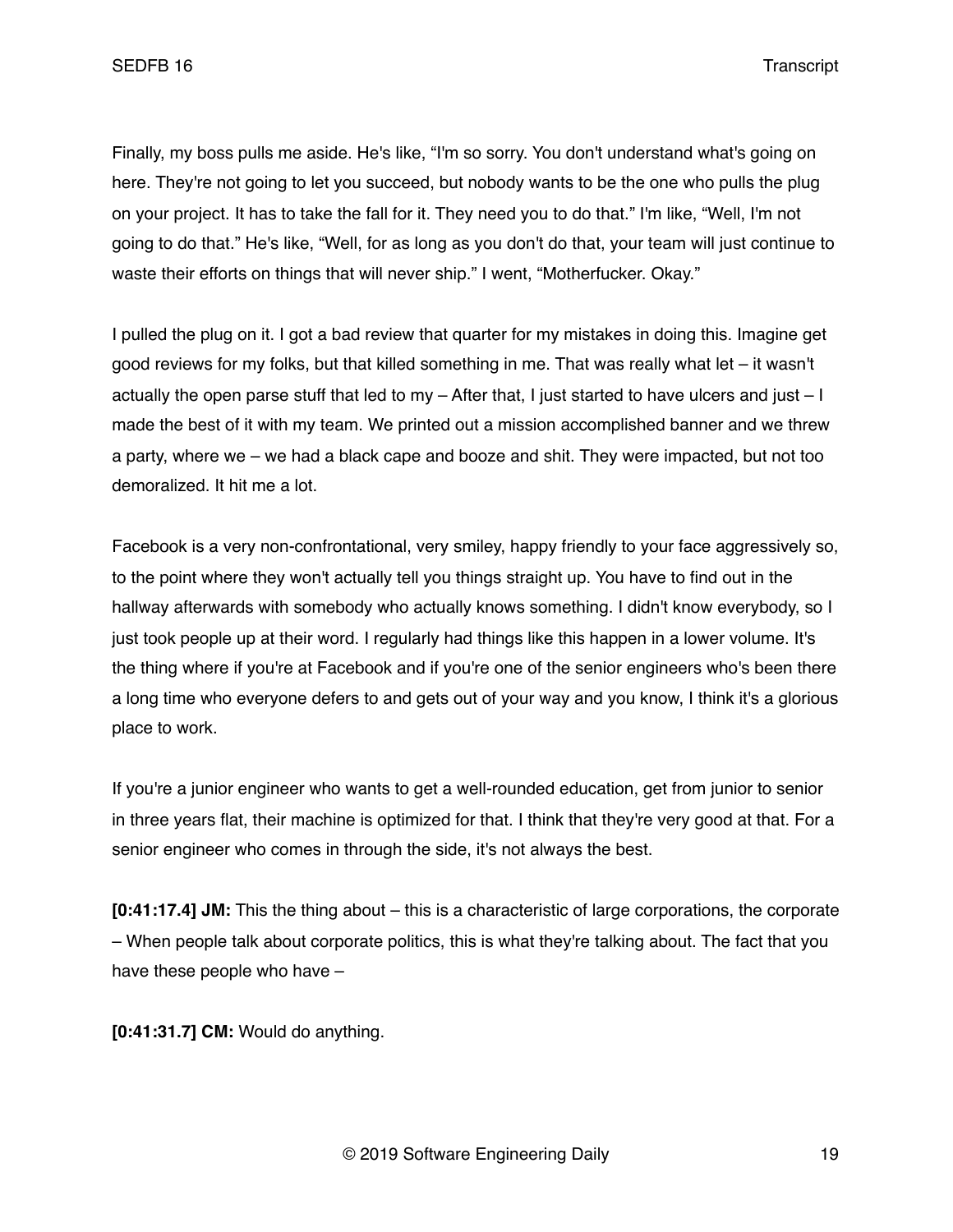**[0:41:32.7] JM:** They will do anything. They will destroy you. They'd want to destroy you. This is the one area of their lives where they can exercise some amount of power and they're going to use it to their full extent. They're going home to an unhappy marriage and I don't know about that exact person.

**[0:41:49.7] CM:** Maybe. In this case, I think that they just changed and nobody really paid attention and nobody was willing to take responsibility.

**[0:41:58.0] JM:** The thing is these organizations are – just a completely on point. I don't know anything about that manager specifically, but there are people who are so bitter with their lives. They've gone to a place and – or for some other reasons, there all kinds of perverse reasons where you can end up in a situation where you are the middle of an organization and you are not happy with your life and the way that  $-$ 

**[0:42:19.3] CM:** Building your petty powers.

**[0:42:21.6] JM:** Yeah, your pettiness. It's heartbreaking to hear your side of that. At the same time, I'm glad you told that story because there's somebody out there right now who works at some other big corporation and they've just been a victim of the same thing and they're feeling the same cognitive dissonant thing that you felt. They were like, "Why is this happening? Why does it have to be this way?"

**[0:42:46.0] CM:** The bigger business gets, the more it has to depersonalize, right? It has to become the machine. Otherwise, things don't work. I get that. I really do. You can find lips of humanity and teams and one-on-one time and everything, but the organization itself is a machine and its job is to depersonalize you. I don't like that, which is why I prefer startups, or everyone is relentlessly human, in-your-face human. You have to get used – it's like, your siblings almost, right?

You spent all those real human time with each other. I think that there are ways to love your job at a big company, but I think that you have to first learn how to depersonalized to  $-$  to depersonalize and dehumanize and detach and make it a compartmentalized part of your life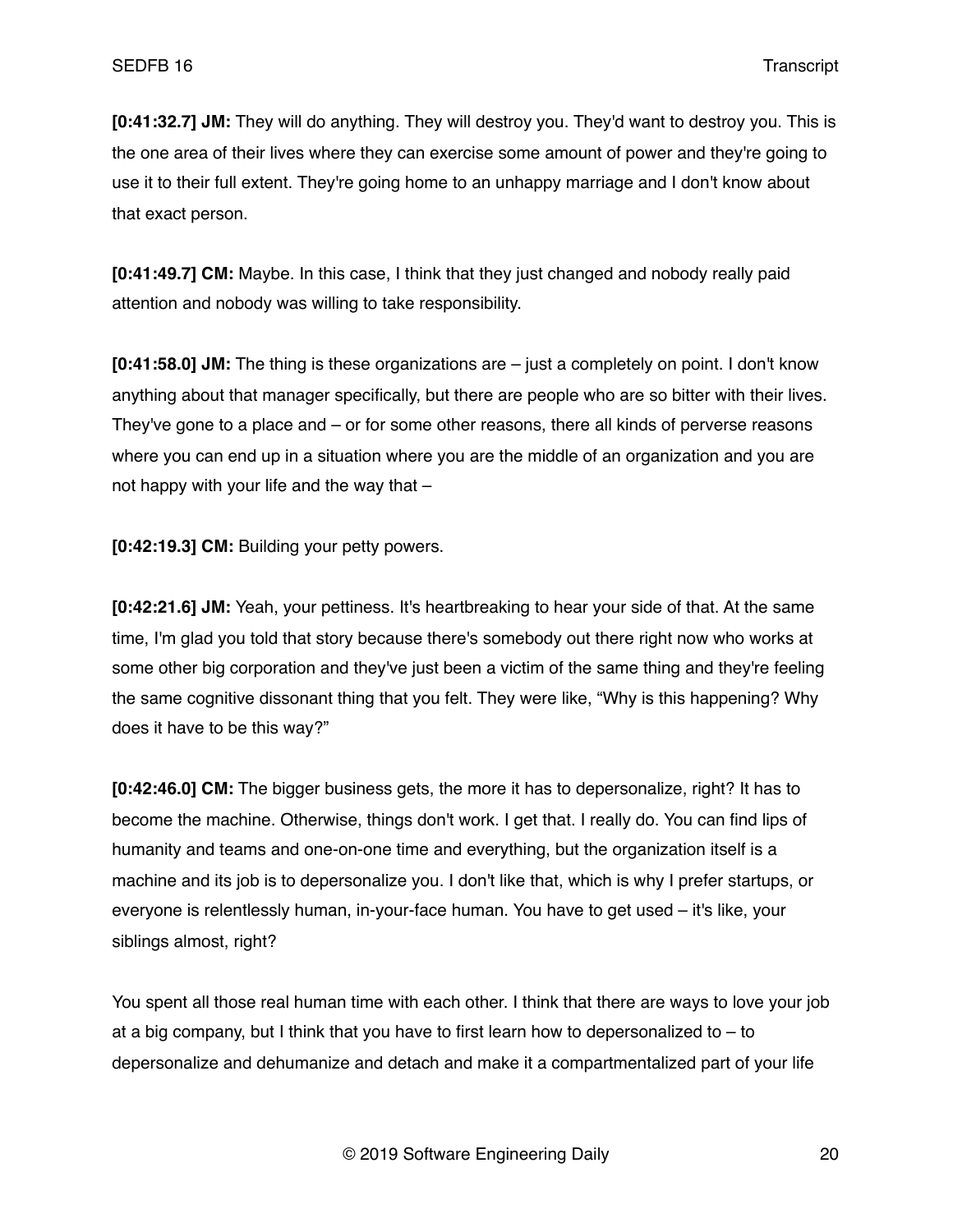where you just go there and you do the things that the org requires, as well as whatever brings you joy.

You have to learn to separate those. That's my theory at least and I don't know how to do that, or didn't do that successfully, or – I think I could do that successfully at a big company if I had to go and got required. If I had chosen into it. If I made the decision to go into this with my eyes open, knowing that I had a choice. Yeah.

**[0:44:09.9] JM:** Well, so the last time we talked about the –

**[0:44:14.3] CM:** I don't mean to be such a downer. I'm sorry.

**[0:44:15.1] JM:** No, no, no. Actually, I really like that story. That story is so good, because it's – I worked at Amazon only eight months. Your loyalty exceeds mine. Your ability to stay for the year-and-a-half stints at these companies, or your 13 months –

**[0:44:33.6] CM:** Oh, three years.

**[0:44:34.8] JM:** I have been more of an eight-monther. I saw this in Amazon. I saw people be victims of this at Amazon. I've heard about people being victims of it before. I've read a number of books where this thing is highlighted. There just seems to be this part of humanity that maybe it is, maybe we do need to depersonalize in these large organizations in order to be more productive.

**[0:45:00.7] CM:** Yeah. I mean, if I wasn't putting my whole self into that job, if I was just taking my three weeks of vacation every year, if I was coming in at 10:00, or 11:00, checking out at 5:00 and just putting my work aside when I went home, it shouldn't have been heart-crushing. It was because I identified so much with my work and it was so intensely a part of me and it was so – I put too much of myself into it, even after I should have stopped doing that.

**[0:45:32.7] JM:** The thing is that Facebook is so cohesive. What I wonder is was this a rational action by the organization to freeze you out, because they identified that you were going to be some  $-$  you're going to be too gritty? You were not going to be  $-$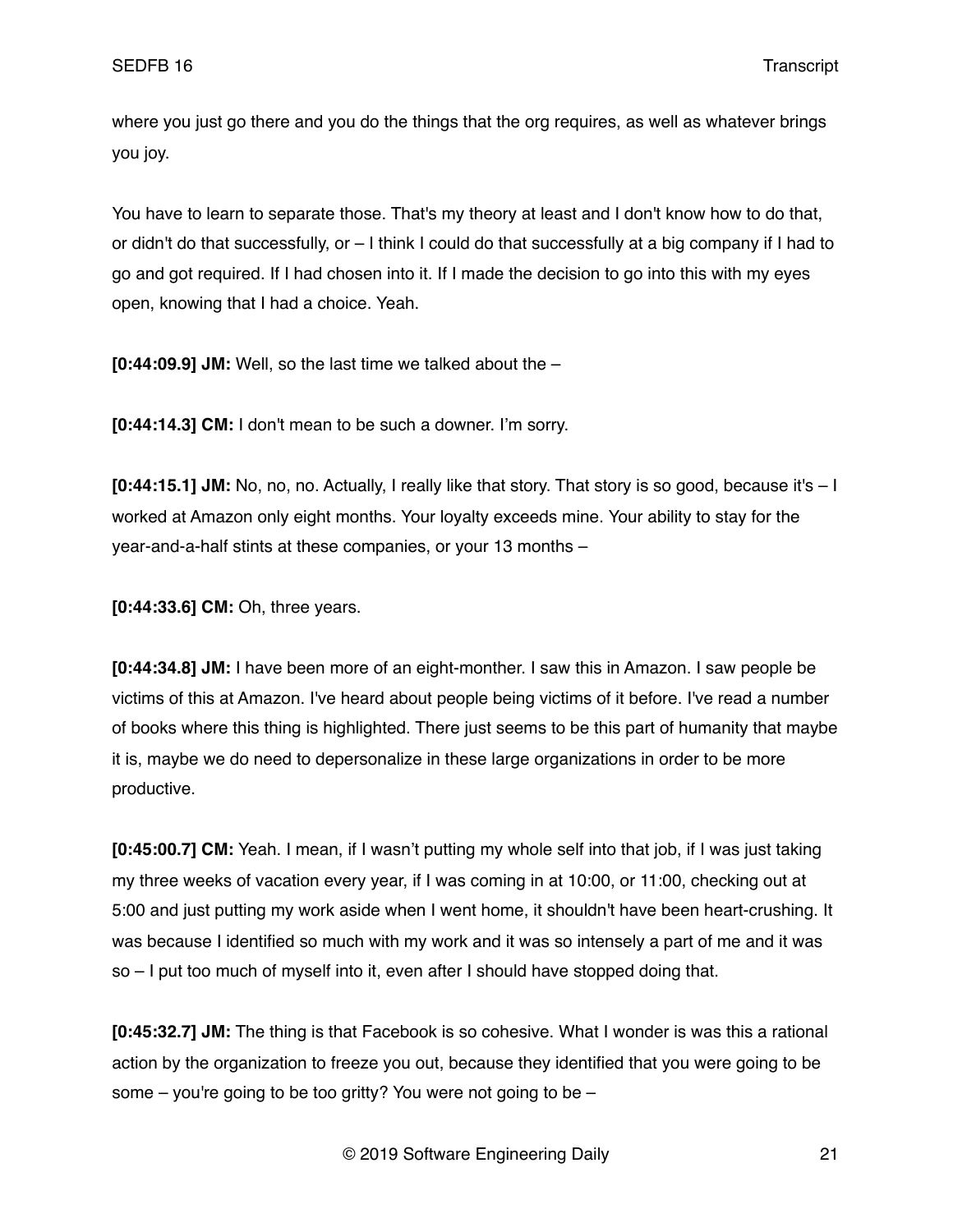**[0:45:49.9] CM:** I don't think this had anything to do with me. I think it literally was just that they realized that the amount of work it would take to support – it was the technical reasons, which I identified before them on day one. It was too much work and too little time, they couldn't do it.

**[0:46:04.8] JM:** Oh, it was literally –

**[0:46:06.4] CM:** That's literally what I told it was.

**[0:46:07.8] JM:** Overtime you were like, "Yeah, okay fine. I can see the idea. I was excited at this. Whatever. Who cares?"

**[0:46:13.0] CM:** Yes. Maybe they're right.

**[0:46:14.4] JM:** By then, they had actually –

**[0:46:16.2] CM:** No, it was literally what I told them it was.

**[0:46:18.9] JM:** That's actually just hilarious then. The other thing I wanted to compliment you on is the ability to see that other side, instead of digging in. You could have just as easily dug in and dug in and dug in further, but instead, you did find the other side of it, which happens so often at these software companies, where nobody really knows what they're doing. We're all building these weird products. There's no precedent for. You can see things from different perspectives, if you have the humility to.

**[0:46:51.1] CM:** Yeah. Well, what was best for Parse.

**[0:46:53.6] JM:** Yeah. What lessons from the Parse and Facebook experience have you brought to Honeycomb?

**[0:47:02.3] CM:** Oh, boy. Well, I wrote a whole blog post actually right after they announced Parse getting shut down where I talked about my acquisition lessons. If we ever go through an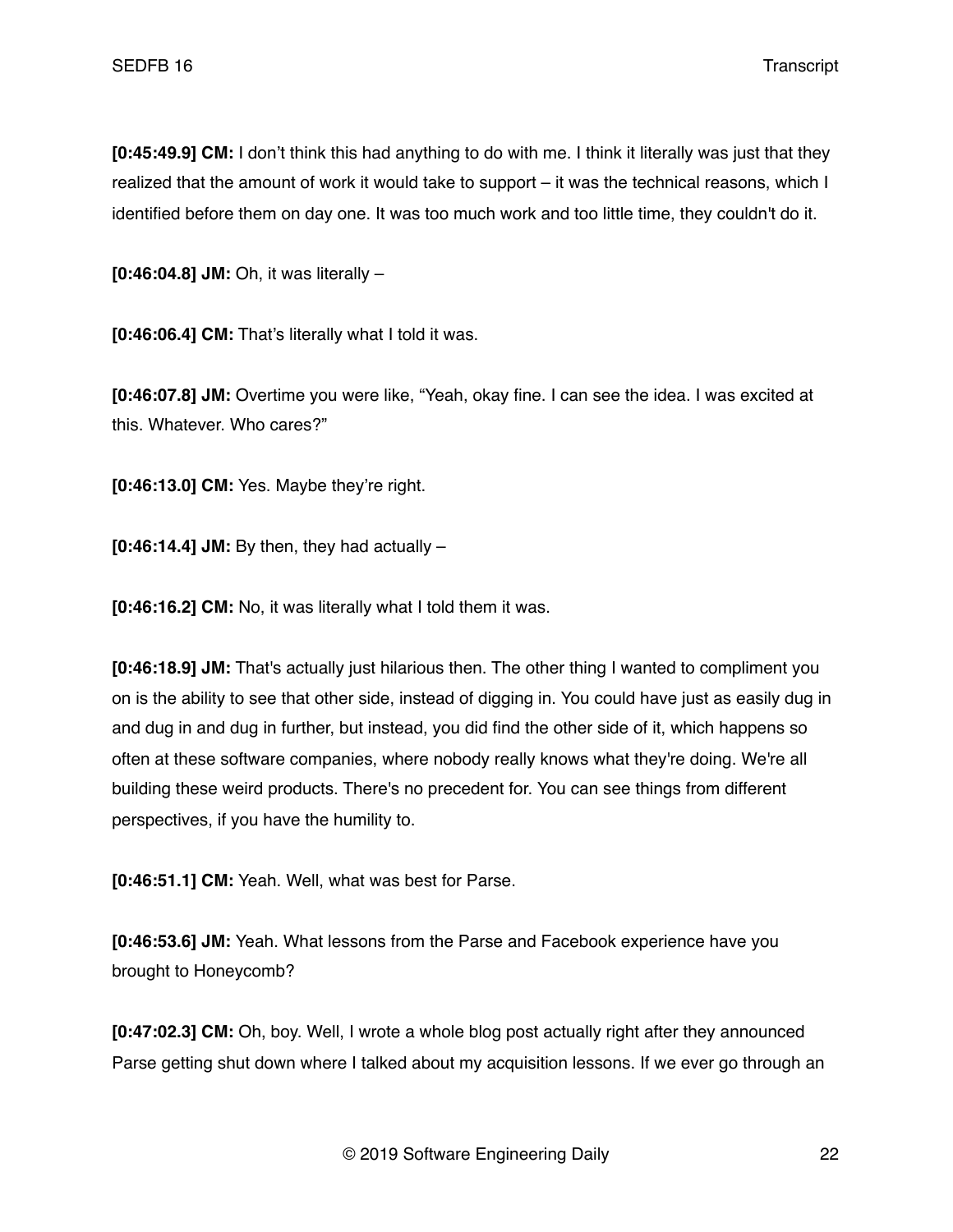acquisition, it will be things like have a C-level sponsor, make sure there's alignment. Look for a period of independence, etc.

As far as what we brought to Honeycomb, well, one of the – a couple of them I'd mentioned already. Christina and I feel very strongly about transparency. We see this not as our company. We're the founders. There's some big bright line between us and the employees. This is all of our company. We've tried to be more generous with stock than – as much as our investors will let us, because it doesn't seem fair for us to get orders of magnitude more than people who have been here almost as long.

We are not a democracy, but we democratize access to information as much as possible legally and ethically. We do try to be transparent with people about where we're at, including the couple times that we've considered acquisitions. We've told people, "Hey, you're going to see some folks walking around. We're not planning getting an acquisition." We're not wanting an acquisition, but we are talking to some folks. If you have any questions, let us know, that sort of thing. It will never be a shock if and when something happens. It will never be a shock to our team. I can guarantee that.

Another lesson that we took away was the importance of not giving away our product, at least not too much, not too early on. We do have a free tier now and probably waited a little too long and maybe overlearned that lesson. We did not want to have the army of entitled freezers eating up expensive storage that we did a Parse. Sorry.

**[0:49:03.5] JM:** What's true about building startups today that was not true when you were working on Parse?

**[0:49:12.2] CM:** Oh, that is a great question. Well, a boring answer is that from the investment side, the landscape has changed a lot. Back then, there was a lot of willingness in the side of investors to take risks and big plays that there was a sense that there was this – there are going to be some big players and there wasn't really this straight-up recipe, like at series A you must be this many dollars of revenue and this much of a [inaudible 0:49:43.6]. Series B, it must be this much and this much. It wasn't that strict as we're encountering today, which makes things a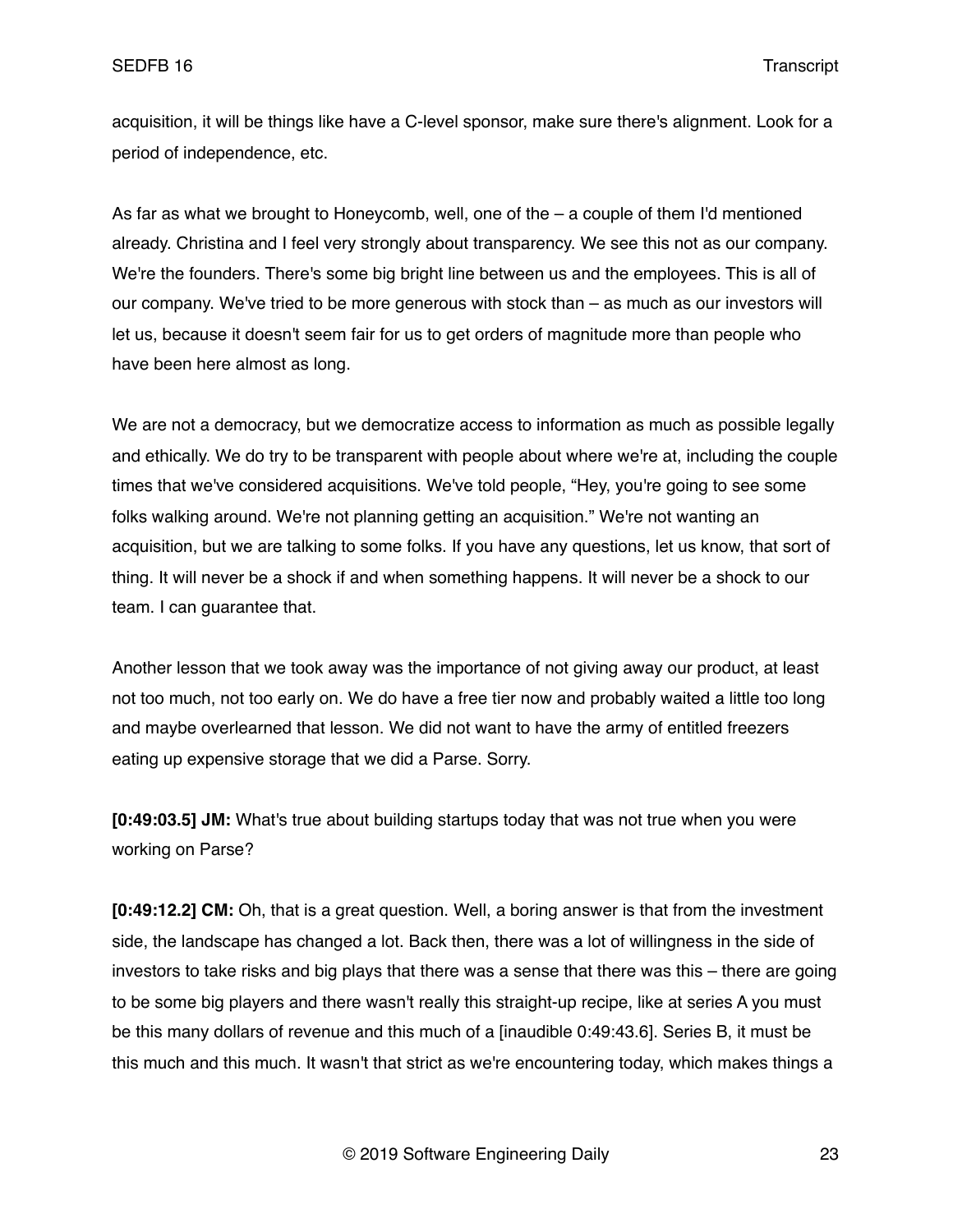bit harder. The rules that New Relic was raising money under were vastly different than the rules that we are raising money under today, which is unfortunate, but is what it is.

Another is that these platforms of as service have a couple on serverless is now the big hot thing. That the margin for people, cost for building a really cool product just keeps dropping like a rock. The developer, another thing that's changed is how much developers can and should be in the driver's seat for their own code, right? They need to be – I think I was the last of the generations at Parse where it was reasonable for me to be on call, instead of the software engineers who were writing the code.

It was reasonable at the time. It was the right decision, but I would tell anyone starting out today no, no, no, no. It's almost flipped. I would almost say, if you have one SRE and a bunch of software engineers, the SRE should not be on call, because they're always backed up on call. Instead, the engineers who are writing and shipping code every day should be in the rotation.

**[0:51:12.2] JM:** You were CEO of Honeycomb originally and you decided to switch to CTO. What drove that decision?

**[0:51:20.7] CM:** CEO is the worst job in the world. It's the worst. I never wanted to be CEO. There are originally three of us that started Honeycomb and we had to let one of them go a couple months in. I hadn't really realized the implications of that. I thought that was shit. I mean, someone else has to be CEO, and so that was me. I tried real hard to give that job away for a year. I never loved it. I always hated it, but I did it because it needed to be done and I'm fundamentally very motivated by what needs to be done. I will do not what's fun.

I also believe that you don't really do a good job at something, unless you enjoy it. That was okay for a while, because often, I start out not liking something, but then I grow to like it over time. That never happened with the CEO job. I don't think I was doing a very good job. I hate spreadsheets, dude.

Christine is so much better at spreadsheets. She's better at meetings happen after happen, at the same day, same time every week after week after week. All of these things, the predictability, the dealing with finances. I'm terrible with finances. All these things –

© 2019 Software Engineering Daily 24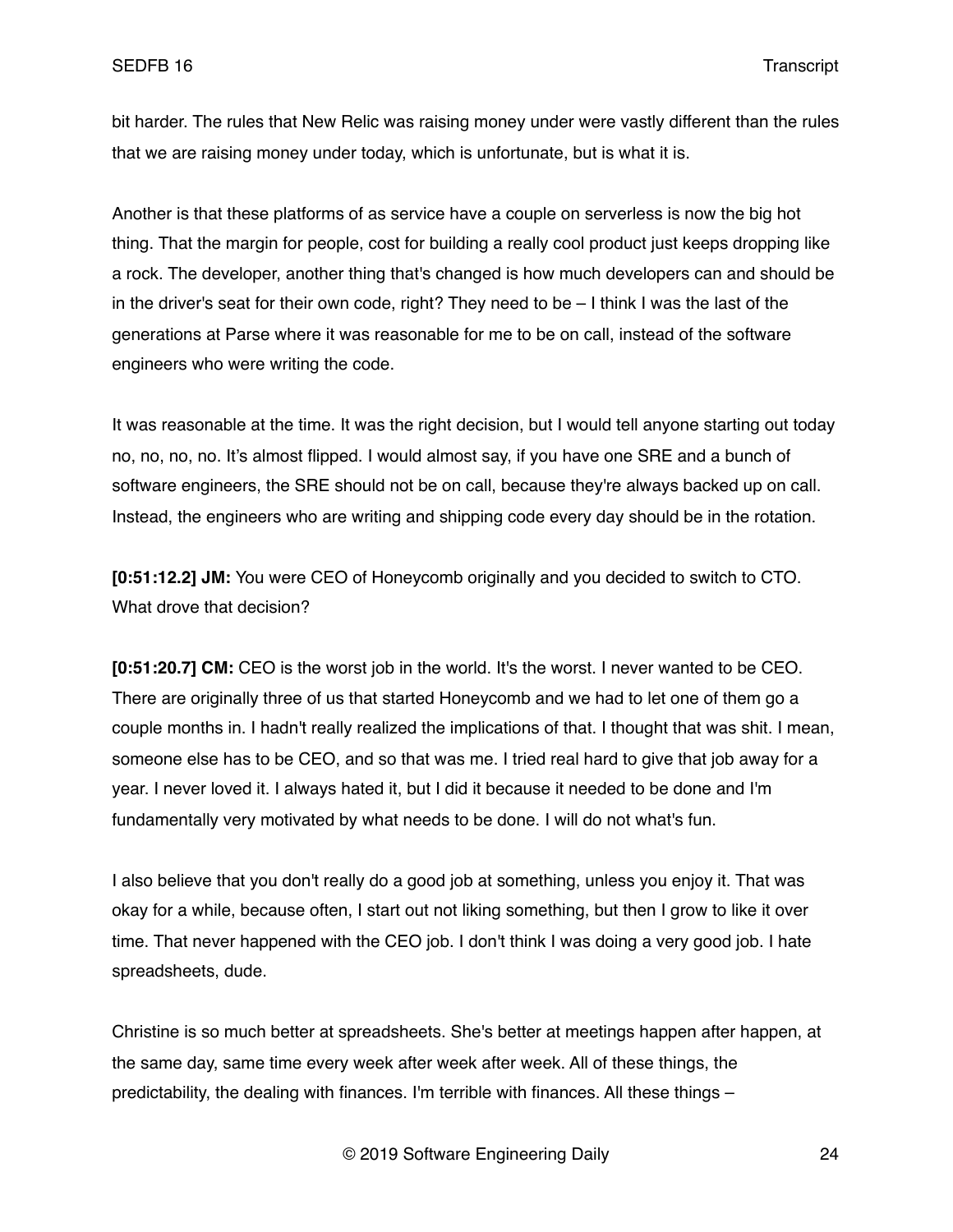I got us through the period where nobody knew about us, and so the ability in fact that my name is a little bit known. I could draw some attention. There was just a lot of ad-hoc running around and crap. Now that we're settling into a more predictable cadence and we have big enterprise, customers that need a steadier hand on the sales motions and everything. I have no patience for sales either. It's just a much better place for Christine.

**[0:52:58.8] JM:** All right, final question. This is a broad question. It can span over any part of your career. What do you wish was different in the tech culture?

**[0:53:13.0] CM:** What I wish different in the tech culture. That's a really interesting question. I love tech. I feel we criticize from a place of love, but I feel we often gloss over the fact that things are getting better for almost everyone intact. It's so easier for us to see that the failures in the places where people are being hurt. It's good that we can see that. Years ago, we couldn't see that.

When I grew up, I became an engineer because I wanted to be where all the woman worked, because I grew up in a fundamentalist home where women just had babies and cooked and I didn't want to do that. I ran as far away from home as I could get. I have been learning to be a much better feminist in my adulthood.

I will say that tech doesn't have enough sparkles. I really enjoy aggressively feminizing maledominated spaces, so I always tried to bring a bit of sparkles and pink. We need more nail polish swag, basically. Just girly shit associated with tech. That's my off-the-cuff light-hearted answer.

On a deeper level, I think that it's – the thing that I would change about tech is just – instead of making it everybody's chasing the few X Facebook, X Google people and funding them, just make it a lottery. Honestly, I think most hiring processes can be replaced with the lottery and [inaudible 0:54:51.7] off. I think there's too much policing and guarding around access to these things that are the best team, or the best company, or the best engineers and the best. Fuck it.